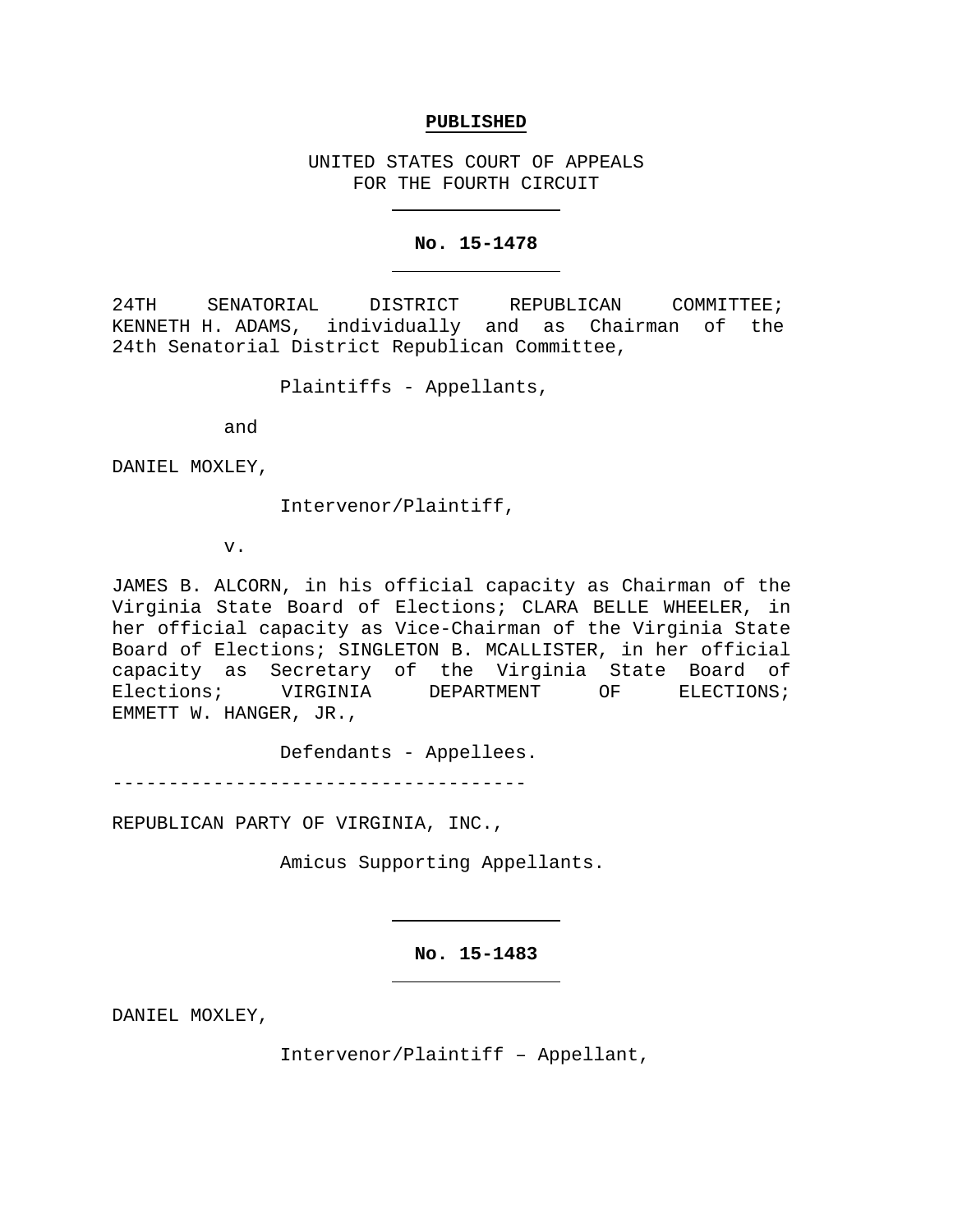24TH SENATORIAL DISTRICT REPUBLICAN COMMITTEE; KENNETH H. ADAMS, individually and as Chairman of the 24th Senatorial District Republican Committee,

Plaintiffs,

v.

JAMES B. ALCORN, in his official capacity as Chairman of the Virginia State Board of Elections; CLARA BELLE WHEELER, in her official capacity as Vice-Chairman of the Virginia State Board of Elections; SINGLETON B. MCALLISTER, in her official capacity as Secretary of the Virginia State Board of Elections; VIRGINIA DEPARTMENT OF ELECTIONS; EMMETT W. HANGER, JR.,

Defendants - Appellees.

-------------------------------------

REPUBLICAN PARTY OF VIRGINIA, INC.,

Amicus Supporting Appellant.

Appeals from the United States District Court for the Western District of Virginia, at Harrisonburg. Elizabeth K. Dillon, District Judge. (5:15-cv-00012-EKD)

Argued: December 9, 2015 Decided: April 19, 2016

Before TRAXLER, Chief Judge, and GREGORY and DIAZ, Circuit Judges.

Affirmed by published opinion. Judge Gregory wrote the majority opinion, in which Judge Diaz joined. Chief Judge Traxler wrote a dissenting opinion.

**ARGUED:** Jeffrey R. Adams, WHARTON, ALDHIZER & WEAVER, PLC, Harrisonburg, Virginia, for Appellants. Joshua D. Heslinga, THE ATTORNEY GENERAL OF VIRGINIA, Richmond, Virginia, for Appellees. Richard Dean Boyer, BOYER LAW FIRM, PLLC, Lynchburg, Virginia, for Intervenor. **ON BRIEF:** Thomas E. Ullrich, WHARTON, ALDHIZER & WEAVER, PLC, Staunton,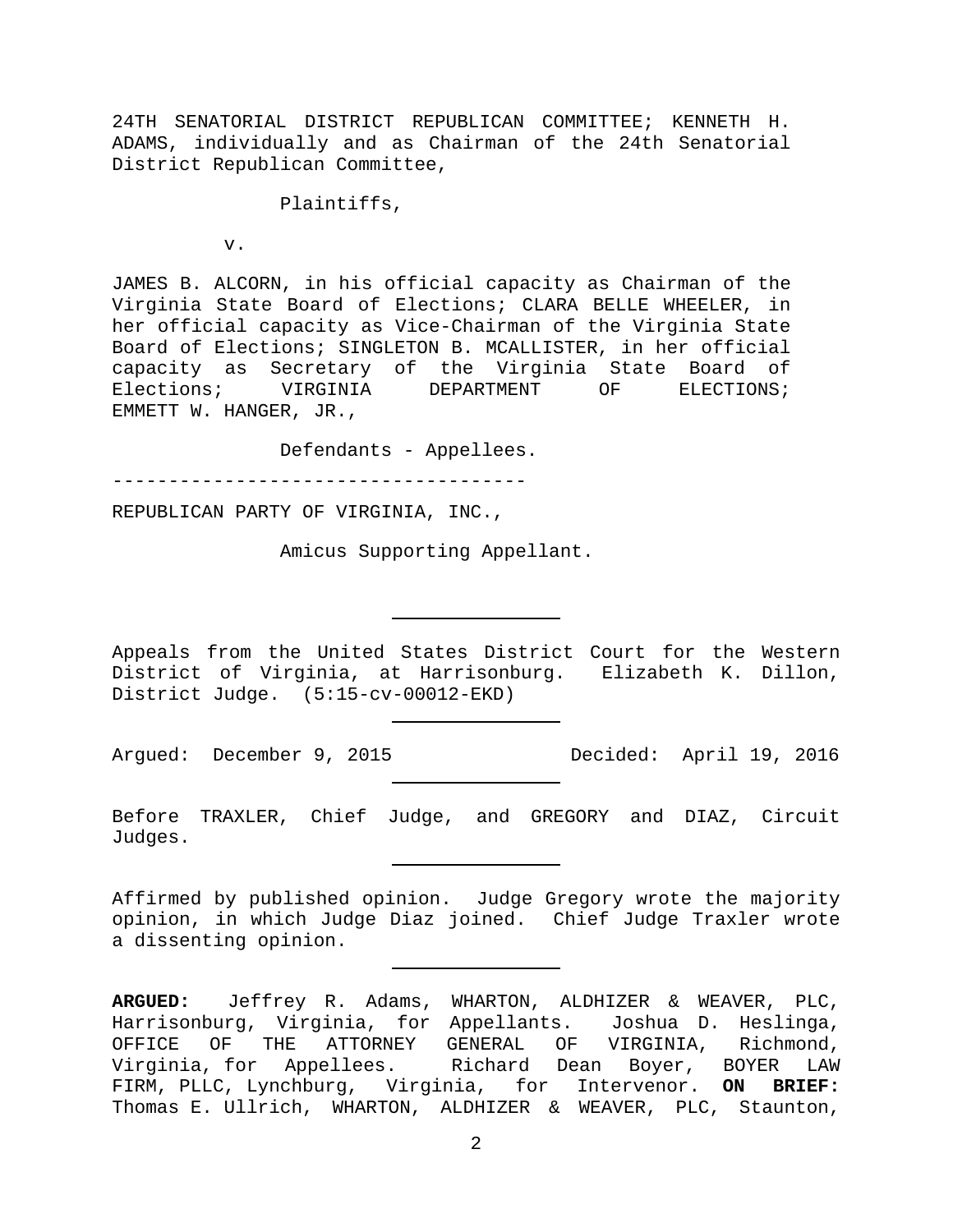Virginia; John C. Wirth, NELSON, MCPHERSON, SUMMERS & SANTOS, L.C., Staunton, Virginia, for Appellants. Mark R. Herring, Attorney General of Virginia, Cynthia E. Hudson, Chief Deputy Attorney General, John W. Daniel II, Deputy Attorney General, Kristina Perry Stoney, Senior Assistant Attorney General, Anna T. Birkenheier, Assistant Attorney General, OFFICE OF THE ATTORNEY GENERAL OF VIRGINIA, Richmond, Virginia, for Appellees Alcorn, Wheeler, McAllister, and the Virginia Department of Elections; Chris Ashby, ASHBY LAW PLLC, Alexandria, Virginia, for Appellee Emmett W. Hanger, Jr. Patrick M. McSweeney, MCSWEENEY, CYNKAR & KACHOUROFF, PLLC, Powhatan, Virginia, for Amicus Curiae.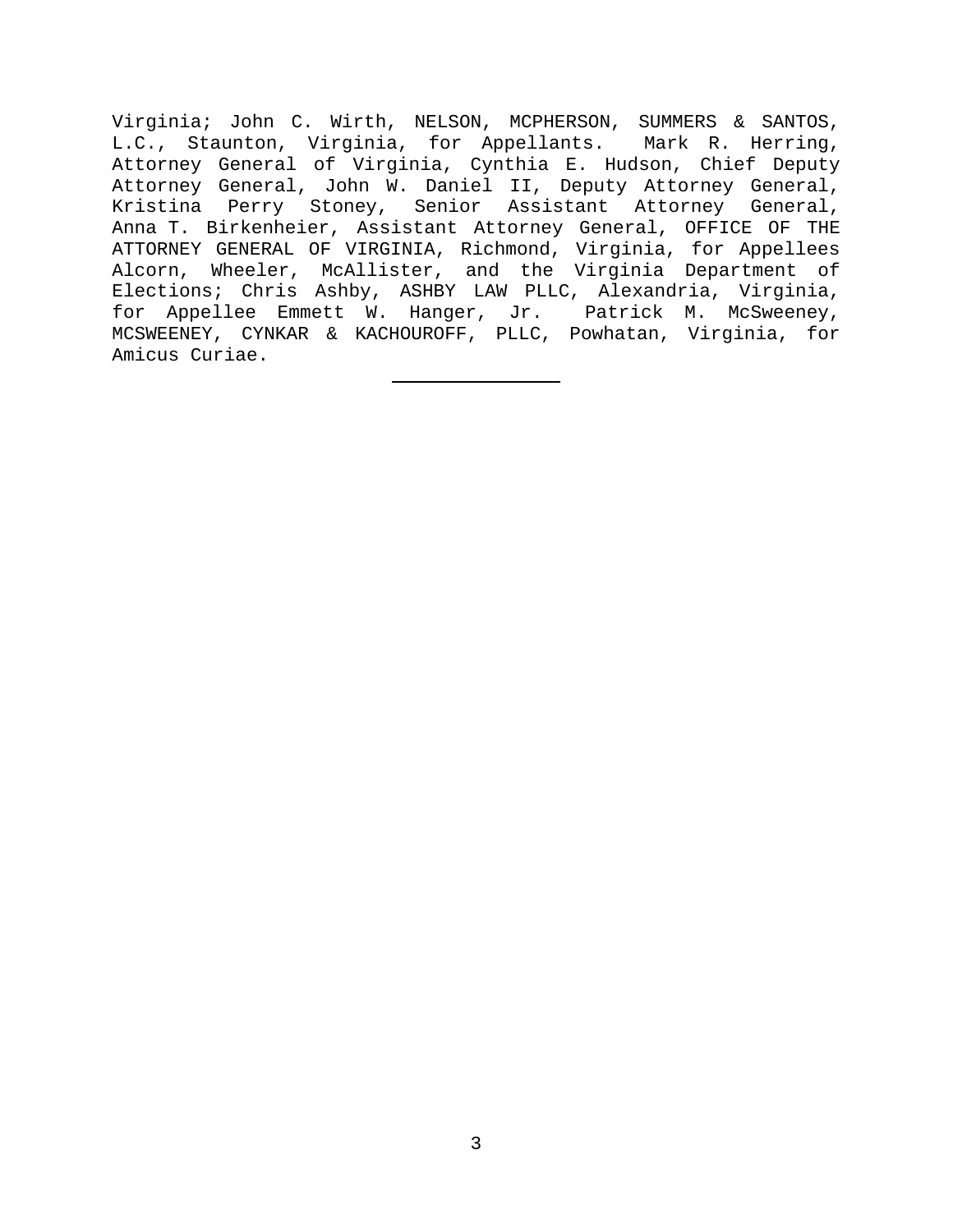GREGORY, Circuit Judge:

The 24th Senatorial District Republican Committee of Virginia and Committee Chairman Kenneth H. Adams (together, the "Committee"), and Plaintiff-Intervenor Daniel Moxley, appeal the district court's dismissal of their complaints for lack of subject matter jurisdiction. See Fed. R. Civ. P. 12(b)(1). For the following reasons, we conclude that the district court correctly dismissed the plaintiffs' and plaintiff-intervenor's complaints and therefore affirm.

## I.

# A.

Under Virginia law, political parties generally "have the right to determine the method by which a party nomination for a member of . . . any statewide office shall be made." Va. Code Ann. § 24.2-509(A). "Notwithstanding" this general rule, the Incumbent Protection Act (the "Act") provides that "[a] party shall nominate its candidate for election for a General Assembly district where there is only one incumbent of that party for the district by the method designated by that incumbent, or absent any designation by him by the method of nomination determined by the party." Va. Code Ann. § 24.2-509(B) (emphasis added).

The Republican Party of Virginia (the "Party") is governed pursuant to its Plan of Organization (the "Plan"), which the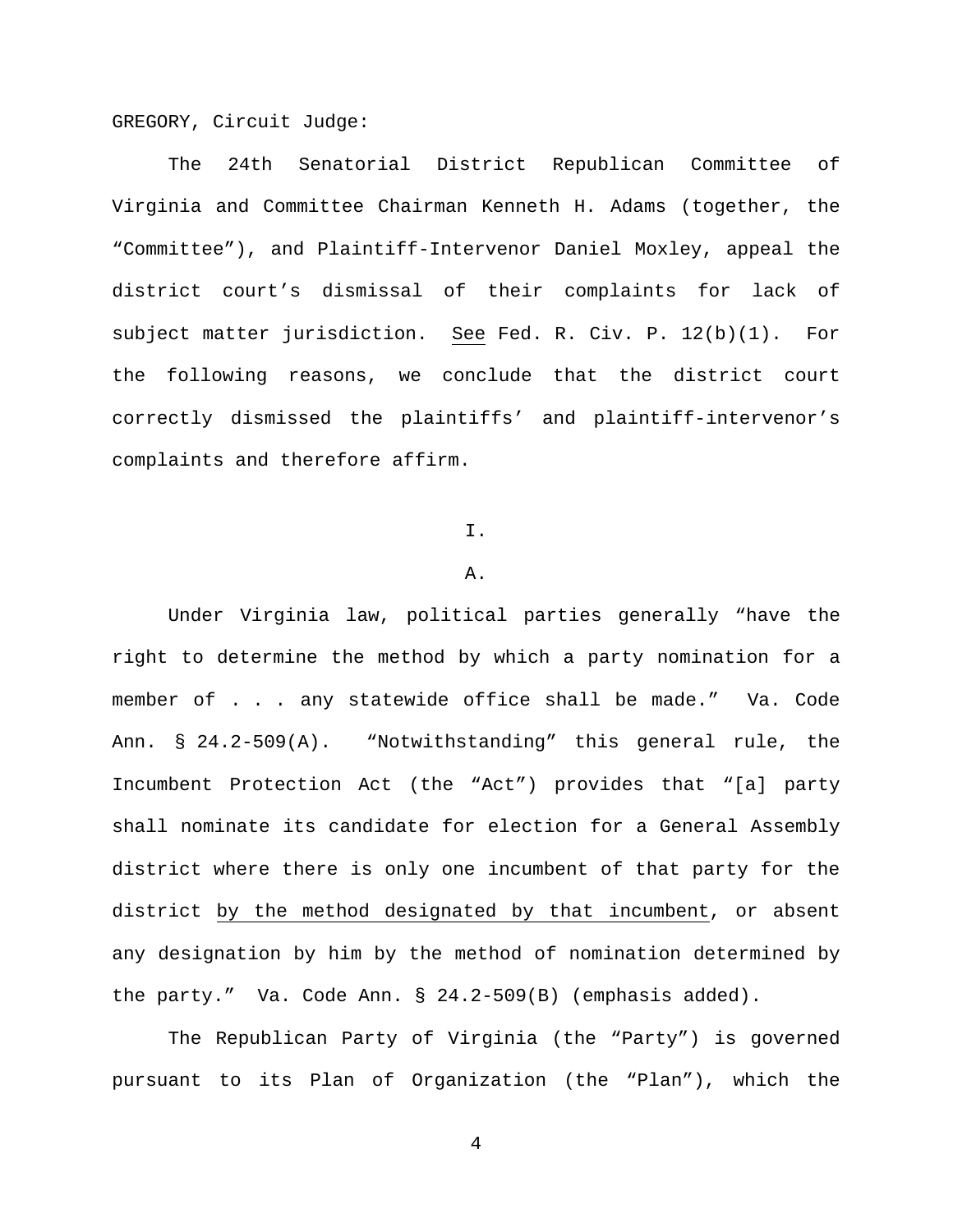Committee acknowledges "is the Party's definitive statement on any matter it addresses." Pls.' Mem. Supp. Mot. Prelim. Inj. at 3. According to the Plan, Legislative District Committees ("LDCs") are unincorporated associations designated pursuant to the Plan that "determine whether candidates for Legislative District public office shall be nominated by Mass Meeting, Party Canvass, Convention or Primary, where permitted to do so under Virginia Law." J.A. 163. The Committee is the LDC responsible for determining the method of nomination for candidates seeking the Republican nomination for the 24th Senatorial District for the Virginia General Assembly.

In December 2014, the Committee exercised its authority under the Plan and adopted a resolution designating a convention as the method of nominating the Republican candidate for the 24th Senate District seat in the 2015 election. On February 23, 2015, incumbent state senator Emmett Hanger relied on the authority granted to him by the Act and designated a primary as the method of nomination.

## B.

The Committee filed this suit pursuant to 42 U.S.C. §§ 1983 and 1988 against the members of the Virginia State Board of Elections and the Virginia Department of Elections (together, the "Commonwealth") seeking declaratory and injunctive relief. The Committee's complaint alleges that the Act infringes on its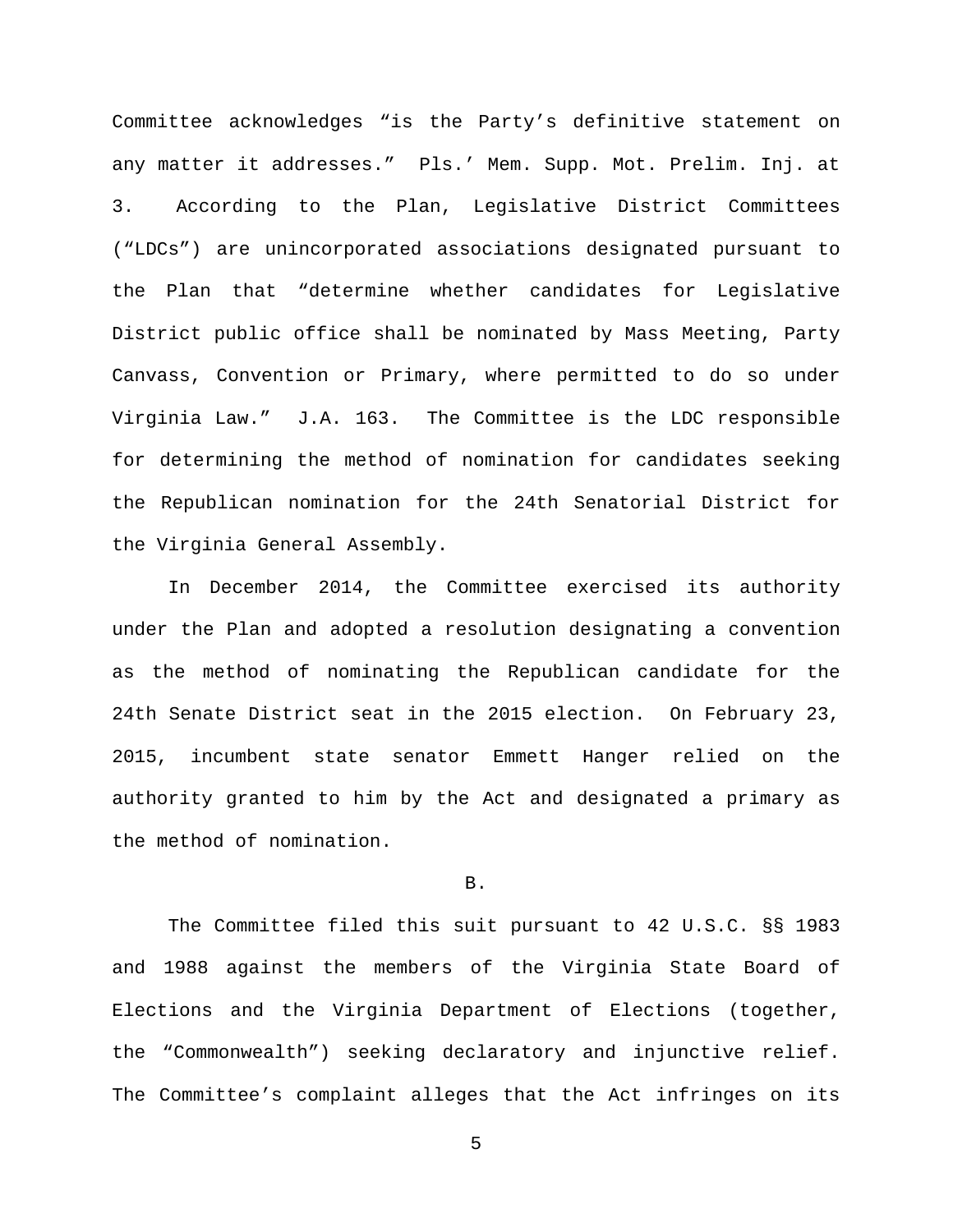First Amendment right to freedom of association by preventing it from determining the method of nomination in contravention of the terms of the Plan.<sup>[1](#page-5-0)</sup>

Senator Hanger and Moxley, who sought the Party's nomination for Senator Hanger's seat on the 24th District, both moved to intervene. Moxley alleged that the Act violates his constitutional rights under the Equal Protection Clause of the Fourteenth Amendment because it confers on an incumbent an electoral advantage and invidiously discriminates against him and all other potential challengers to Hanger.

Plaintiffs filed a motion for preliminary injunction seeking to enjoin the Commonwealth from implementing a primary. Three days before a scheduled hearing on the preliminary injunction, the defendants filed a motion to dismiss, arguing that the Committee failed to establish standing because the Plan expressly incorporates Virginia law into its delegation of authority to the LDC.

At the outset of the motion hearing, the district court asked counsel whether there were any "issues of disputed fact." J.A. 203. Counsel for the Committee responded, "We believe we

<span id="page-5-0"></span> $1$  Although the Committee argues here that it also raises an equal protection challenge, it did not plead a claim under the<br>Equal Protection Clause in the district court. Because this Equal Protection Clause in the district court. issue is raised for the first time on appeal, we decline to address it. See Muth v. United States, 1 F.3d 246, 250 (4th Cir. 1993).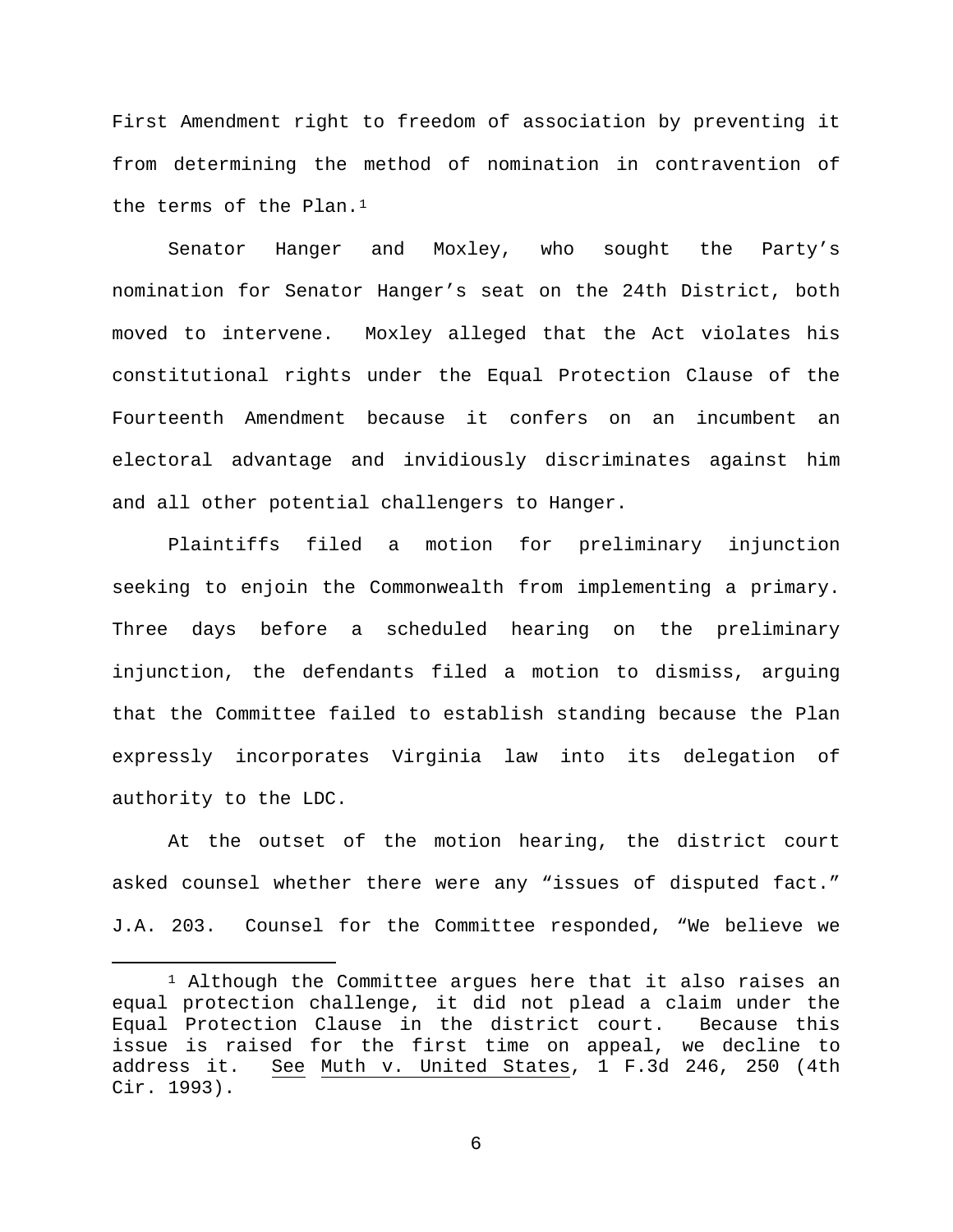do not." The district court heard from both sides on the standing issue and the proper interpretation of the Plan. See J.A. 213-229.

The district court subsequently granted the defendants' motions to dismiss, holding that the plaintiffs failed to meet their burden to establish standing, and denying the remaining pending motions as moot, including the motions for preliminary injunction.

## II.

On appeal, the plaintiffs argue that the district court erred by dismissing the complaint for lack of subject matter jurisdiction. We review the district court's dismissal for lack of standing de novo. Lee Graham Shopping Center, LLC v. Estate of Kirsch, 777 F.3d 678, 680 (4th Cir. 2015).

To have standing, a plaintiff must demonstrate (1) "he has suffered an actual or threatened injury," (2) "a causal connection between the injury complained of and the challenged action," and (3) "the injury can be redressed by a favorable decision." Marshall v. Meadows, 105 F.3d 904, 906 (4th Cir. 1997). An "injury in fact" is "an invasion of a legally protected interest which is (a) concrete and particularized . . . and (b) actual or imminent, not conjectural or hypothetical." Lujan v. Defenders of Wildlife, 504 U.S. 555,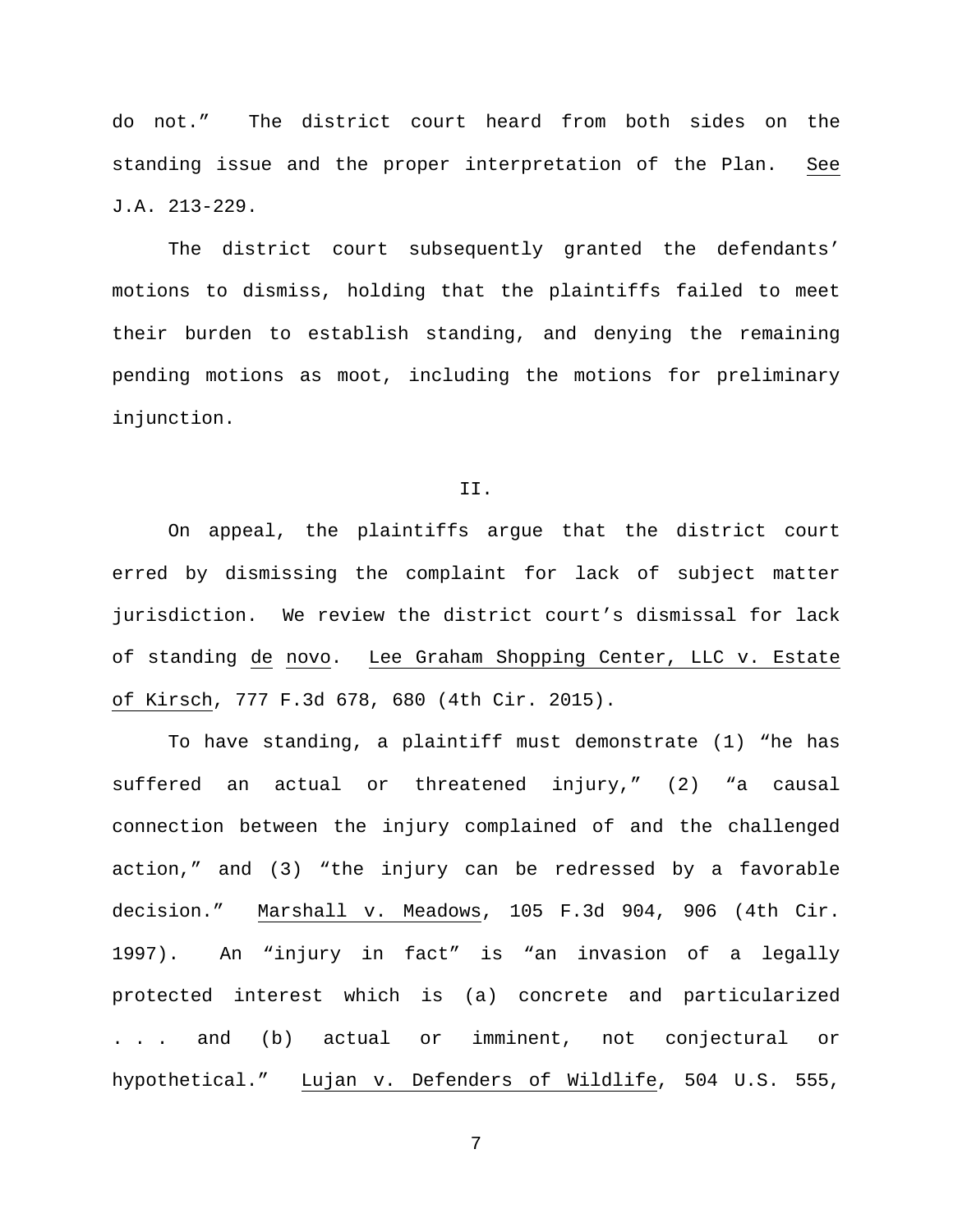560 (1992) (internal quotation marks omitted). The plaintiffs have the burden of alleging sufficient facts to demonstrate standing. Marshall, 105 F.3d at 906 (citing FW/PBS, Inc. v. City of Dallas, 493 U.S. 215, 231 (1990)).

## III.

Before we turn to the language of the Plan itself, we address the Committee's argument that the construction of the Plan is a jurisdictional fact intertwined with the facts central to the merits of the dispute and that dismissal under Federal Rule of Civil Procedure 12(b)(1) prior to allowing discovery was premature. In the alternative, the Committee argues that the evidence was insufficient to dismiss at the 12(b)(1) stage, particularly because the proper construction of the Plan was a contested fact. The Committee concedes that it waived a hearing on the motions to dismiss, but nevertheless insists that the district court failed to develop sufficient facts to resolve the jurisdictional issue.

"[A] defendant may challenge subject matter jurisdiction in one of two ways." Kerns v. United States, 585 F.3d 187, 192 (4th Cir. 2009) (citing Adams v. Bain, 697 F.2d 1213, 1219 (4th Cir. 1982)). "First, the defendant may contend that a complaint simply fails to allege facts upon which subject matter jurisdiction can be based." Id. (citing Adams, 697 F.2d at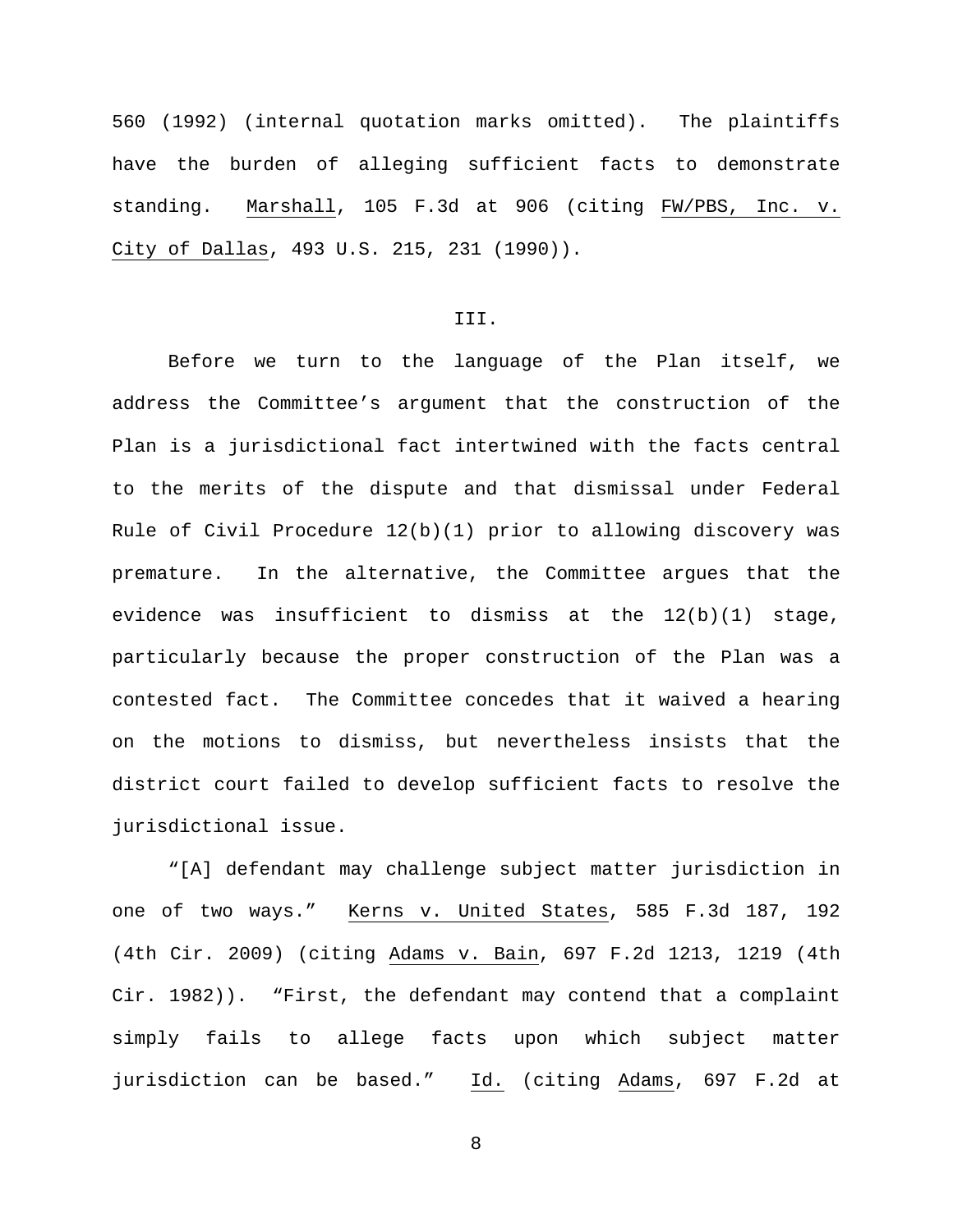1219). Alternatively, the defendant may contend "that the jurisdictional allegations of the complaint were not true." Adams, 697 F.2d at 1219. In the second scenario, "[a] trial court may then go beyond the allegations of the complaint" and hold an evidentiary hearing to "determine if there are facts to support the jurisdictional allegations." Id. There is no presumption of truth and the court weighs the evidence presented in a 12(b)(1) hearing to determine jurisdiction. Id. "If, however, the jurisdictional facts are intertwined with the facts central to the merits of the complaint, 'a presumption of truthfulness should attach to the plaintiff's allegations.'" Rich v. United States, 811 F.3d 140, 145 (4th Cir. 2015) (citing Kerns, 585 F.3d at 193). And "the court should resolve the relevant factual disputes only after appropriate discovery." Id. (citation omitted).

The Committee relies primarily on our decision in Kerns for its argument that dismissal at the pleading stage was premature. However, we have said that the "controlling jurisdictional fact in Kerns—whether an employee was acting within the scope of her employment for purposes of the Federal Tort Claims Act—has no analog" where the issue before the court is "purely a legal question that can be readily resolved in the absence of discovery." Blitz v. Napolitano, 700 F.3d 733, 739 (4th Cir. 2012). In Blitz, we analyzed whether the Transportation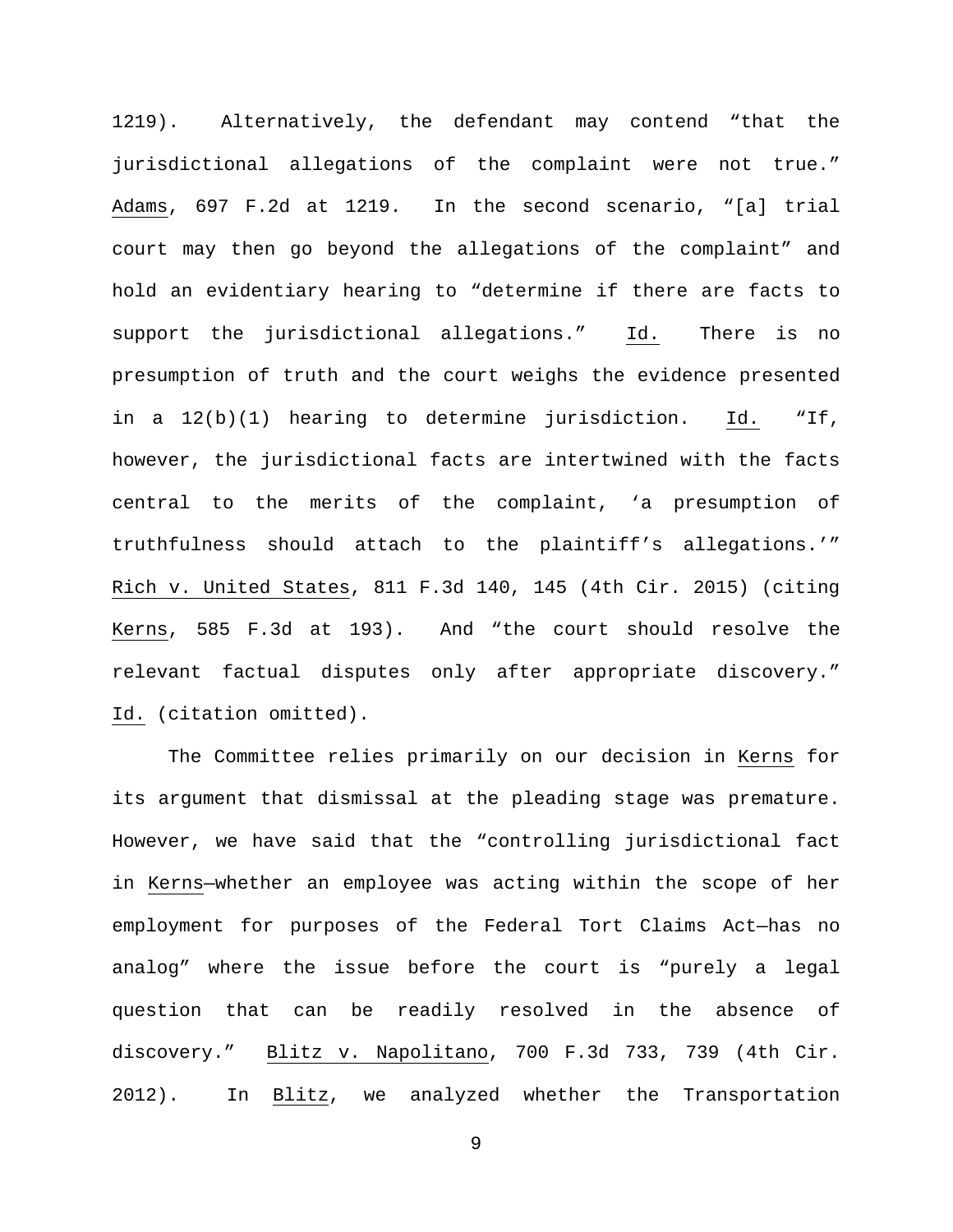Security Administration's standard operating procedures for checkpoint screening constituted an "order" under 49 U.S.C. § 46110. Id. at 735. The district court had decided the question, and granted defendant's motion to dismiss under Federal Rule of Civil Procedure  $12(b)(1)$ , without reviewing the written procedures themselves and without an administrative record before it. Id. at 738. We decided that because an extensive administrative record had been filed in a similar case before the D.C. Circuit, and that such a record would be submitted if Plaintiffs filed their petition in the appropriate court, the record before the district court was sufficient to answer the jurisdictional question. Id. at 739.

Like Blitz, we find that the record before the district court in this case was sufficient to decide the jurisdictional question. Not only did the record contain the complete Party Plan, the district court undertook a thorough and exacting review of it. See J.A. 363-69.

Moreover, the Committee and the Commonwealth both clearly represented to the district court that there were no issues of disputed fact. J.A. 203. The Committee now contends that its "factual stipulation" was "limited" to the motion for preliminary injunction. There is no evidence from the transcript that the Committee's stipulation was indeed limited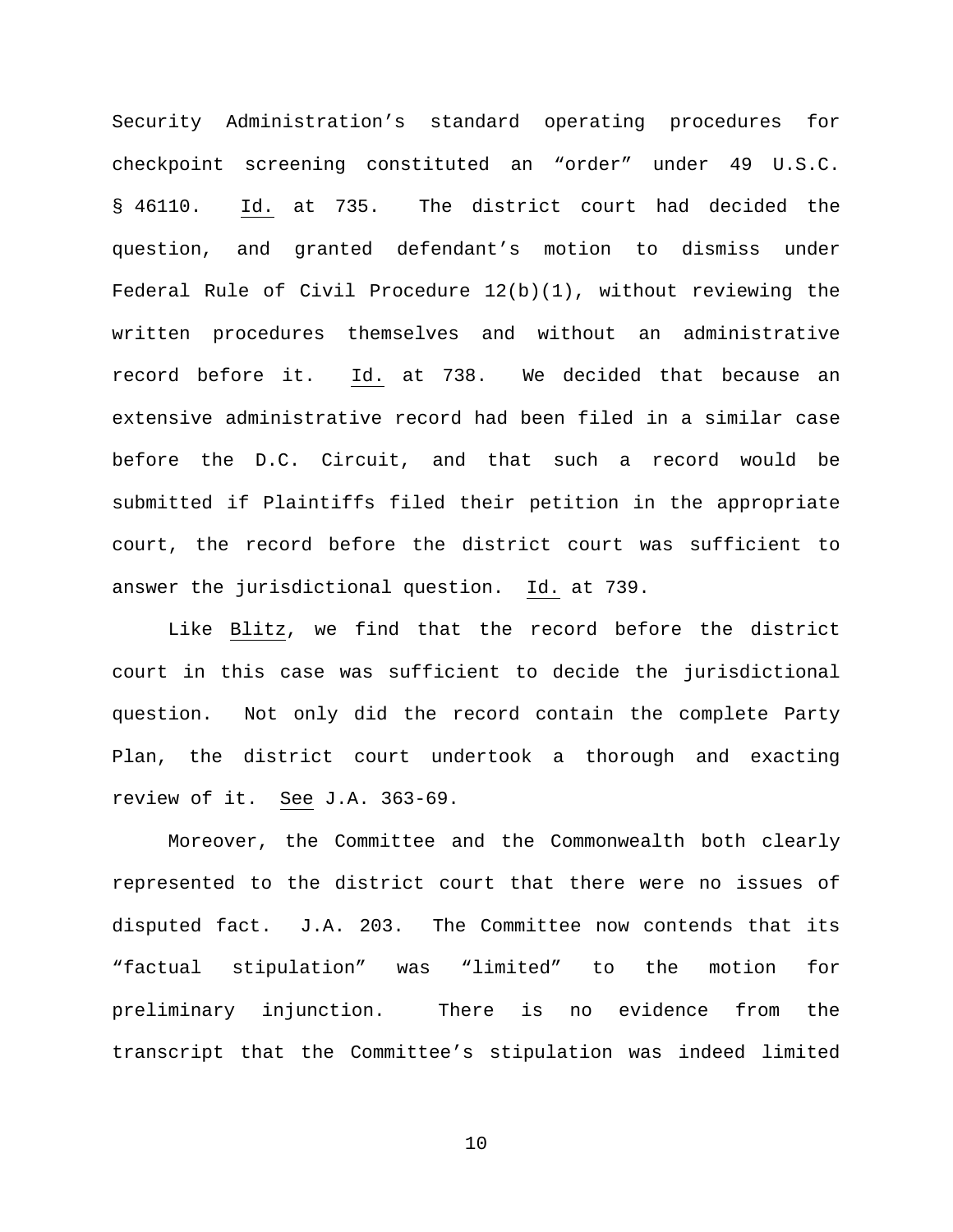in this way and no argument presented for what the legal significance of such a limitation might be.

The Committee also fails to present a compelling argument as to what evidence additional discovery would have brought to light. When asked by the district court whether there was "any evidence [they could] provide . . . as to why that particular phrase is in that part of the plan and not in other portions of the plan," counsel for the Committee replied: "Not any evidence, no." J.A. 223. The Committee's insistence that discovery was necessary is particularly puzzling given the fact that no one sought or mentioned discovery at the hearing or in the briefs they submitted after the hearing. See J.A. 312.

Finally, the district court's singular use of the phrase "more reasonable" to describe the Committee's construction of the Plan in its opinion does not in and of itself transform what is essentially a legal question into a factual one. "The interpretation of a written contract is a question of law that turns upon a reading of the document itself, and a district court is in no better position than an appellate court to decide such an issue." Seabulk Offshore, Ltd. v. Am. Home Assur. Co., 377 F.3d 408, 418 (4th Cir. 2004). Because the proper construction of the Plan is a question of law and the record before the district court was sufficient, we conclude that jurisdictional discovery was not necessary.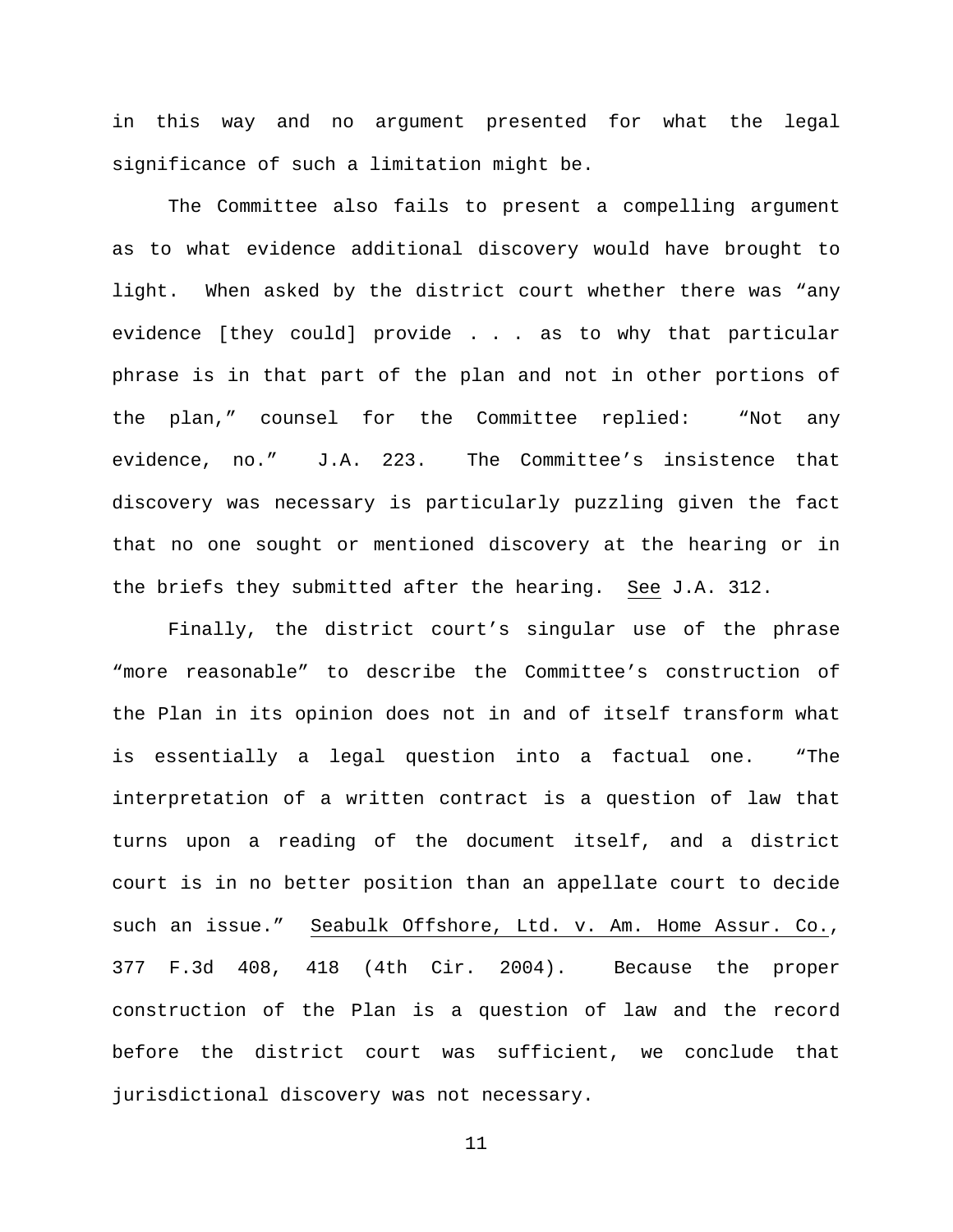Whether the Committee has standing depends on whether its alleged injury was the result of the Act or a lawful and voluntary decision on behalf of the Party. The Commonwealth argues that the Party has limited its authority to determine unilaterally the method of nomination through its adoption of Article V Section D(1)(a) of the Party Plan, which reads, "The Legislative District Committee shall determine whether candidates for Legislative District public office shall be nominated by Mass Meeting, Party Canvass, Convention or Primary, where permitted to do so under Virginia Law." J.A. 163 (emphasis added). We agree.

### A.

We have previously held that where an "alleged injury is caused by a voluntary choice made by the Virginia Republican Party and not [the challenged state law]," plaintiffs do not establish causation. Marshall, 105 F.3d at 906. In Marshall, two members of the Party challenged Virginia's open-primary law, which allows primary voting for all individuals qualified to vote regardless of party affiliation, alleging that it burdened their rights to free speech and freedom of association. Id. at 905 (citing Va. Code Ann. § 24.2-530). Then-incumbent U.S. senator John Warner exercised his power under the Act and

IV.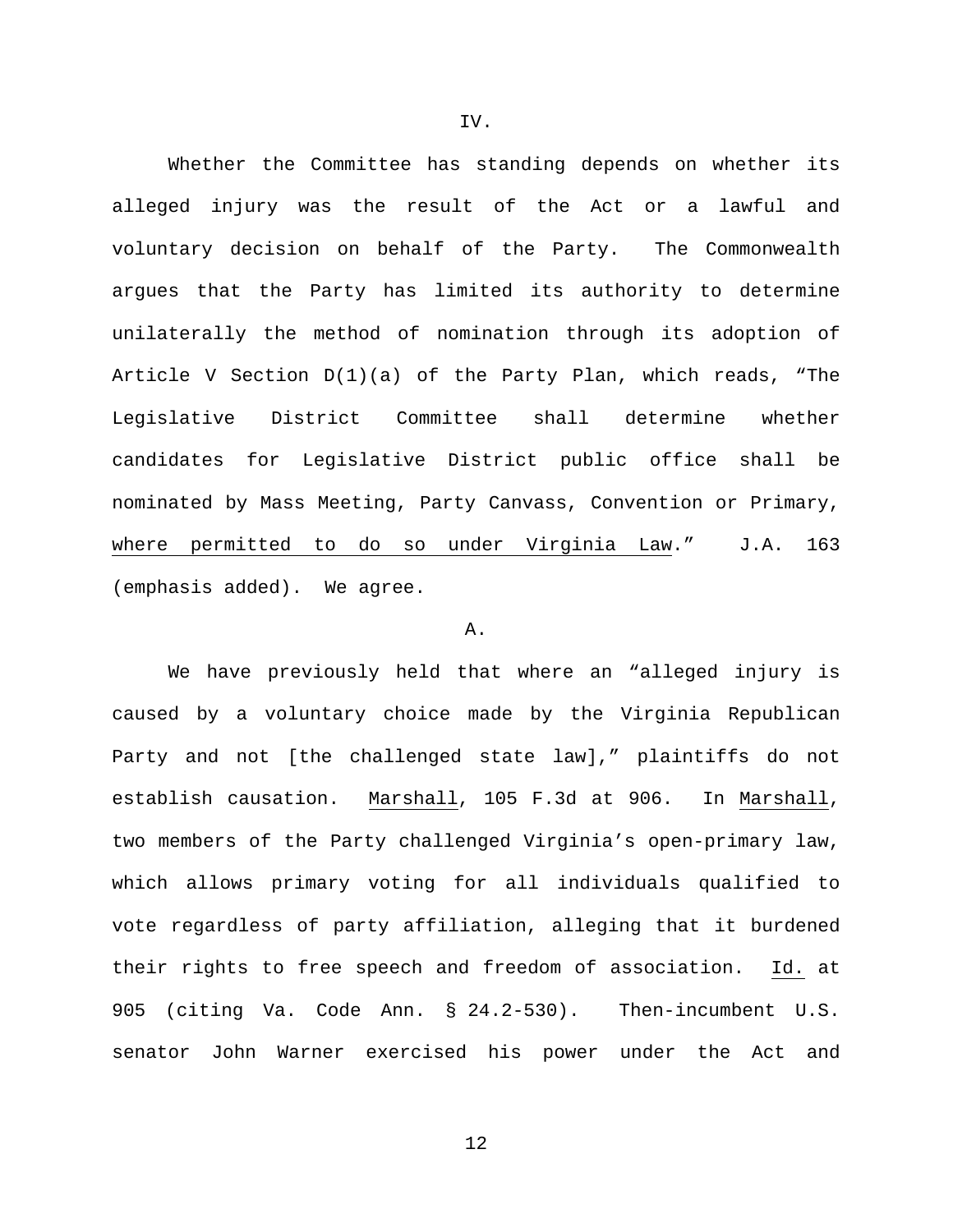selected a primary as the means of nomination for his seat. Id. Several months later, the Party also adopted a primary. Id.

The district court dismissed the suit for lack of subject matter jurisdiction, and we affirmed, concluding that the plaintiffs failed to satisfy the causation and redressability components of the standing inquiry. Id. at 905-07. We found that it was the Party's decision to conduct an open primary, rather than the open primary law itself, that was the cause of plaintiffs' alleged injury because (1) it was not unconstitutional for a political party to choose an "open" primary and (2) there was "no indication" that the Party "would have a 'closed' primary in the absence of the Open Primary Law or change to a 'closed' primary if we declared the Open Primary Law unconstitutional." Id. at 906. "In other words, if a political party's choice of an 'open' primary is a lawful and voluntary one, the decision of the party is the cause of the alleged 'forced' association, not the state law requiring the 'open' primary." Id. at 906 (citing Marchioro v. Chaney, 442 U.S. 191, 199 (1979) ("There can be no complaint that the party's right to govern itself has been substantially burdened by statute when the source of the complaint is the party's own decision.")).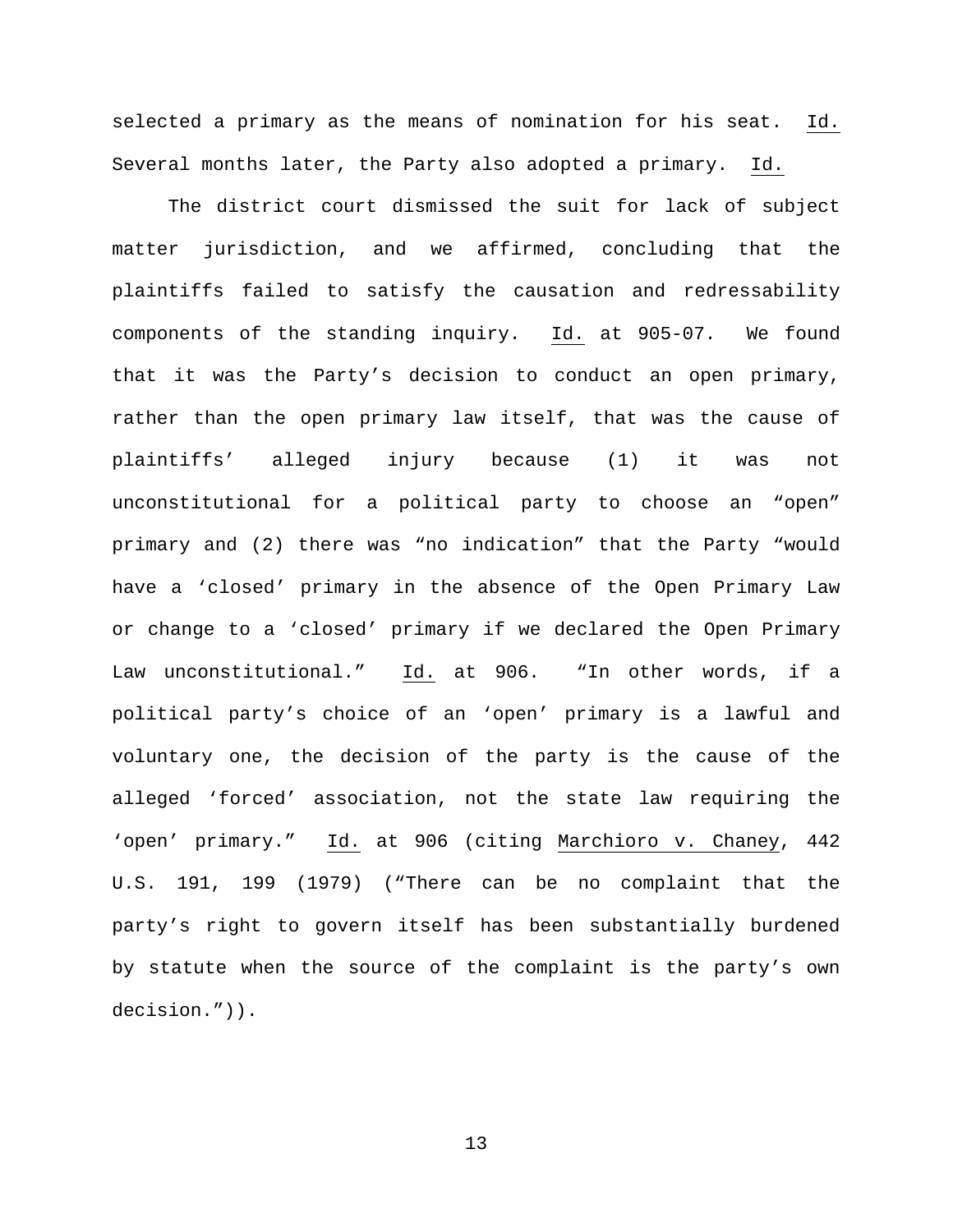We now turn to the construction of the Plan to determine whether the Party voluntarily submitted to the Act and incorporated it by reference into the Plan.

"The constitution and by-laws adopted by a voluntary association constitutes a contract between the members, which, if not immoral or contrary to public policy, or the law, will be enforced by the courts." Gottlieb v. Econ. Stores, Inc., 102 S.E.2d 345, 351 (Va. 1958) (citation omitted). Therefore, we interpret the Plan according to general principles of contract interpretation under Virginia law.

In Virginia, "courts adhere to the 'plain meaning' rule in interpreting and enforcing a contract." Hitachi Credit Am. Corp. v. Signet Bank, 166 F.3d 614, 624 (4th Cir. 1999). If the contract "is complete on its face" and "plain and unambiguous in its terms," we do not "search for its meaning beyond the instrument itself." Id. Furthermore, we "read the contract as a single document and give meaning to every clause where possible . . . giv[ing] effect to the presumption that the parties have not used words aimlessly." Id. (citations omitted.)

Whether the Party voluntarily submitted to the Act turns on the meaning of the clause "where permitted to do so under Virginia Law." This phrase does not appear anywhere else in the

B.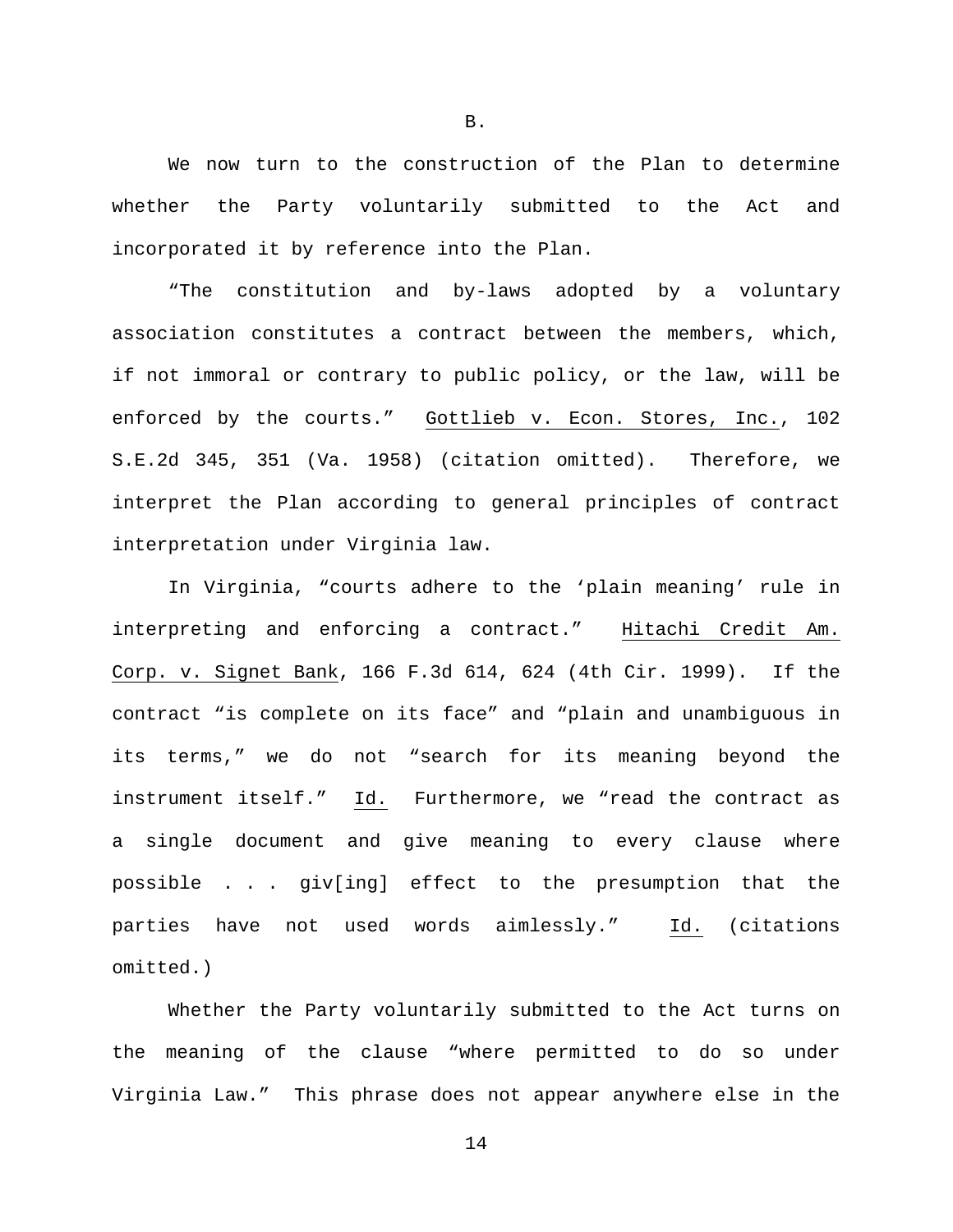Plan, despite the fact that there are similar delegations in three other parts of the Plan's text. For example, article III, section D(1)(b) provides that "[the State Central Committee] shall determine whether candidates for statewide public office shall be nominated by Convention, Party Canvass or Primary." Similarly, article IV, section D(1)(a) specifies that "The [Congressional] District Committee shall determine whether candidates for District public office shall be nominated by Convention, Party Canvass or Primary." See also art. III § D(1)(a) ("The Unit Committee shall determine whether candidates for local and constitutional public offices shall be nominated by Mass Meeting, Party Canvass, Convention, or Primary and whether Unit Chairman and Committee members shall be elected by Mass Meeting, Party Canvass, Convention, or Primary."). When asked at the hearing if the Committee had "any evidence . . . as to why that particular phrase is in that part of the plan and not in any other portions of the plan," counsel for the Committee answered, "Not any evidence, no." J.A. 223. The Plan's omission of the relevant language in three near-verbatim parallel provisions reflects a deliberate choice to provide a limited delegation of authority to the LDCs. See Smith Barney, Inc. v. Critical Health Sys., 212 F.3d 858, 861 (4th Cir. 2000) (relying on the principle of expressio unius est exclusio alterius to interpret contract clause).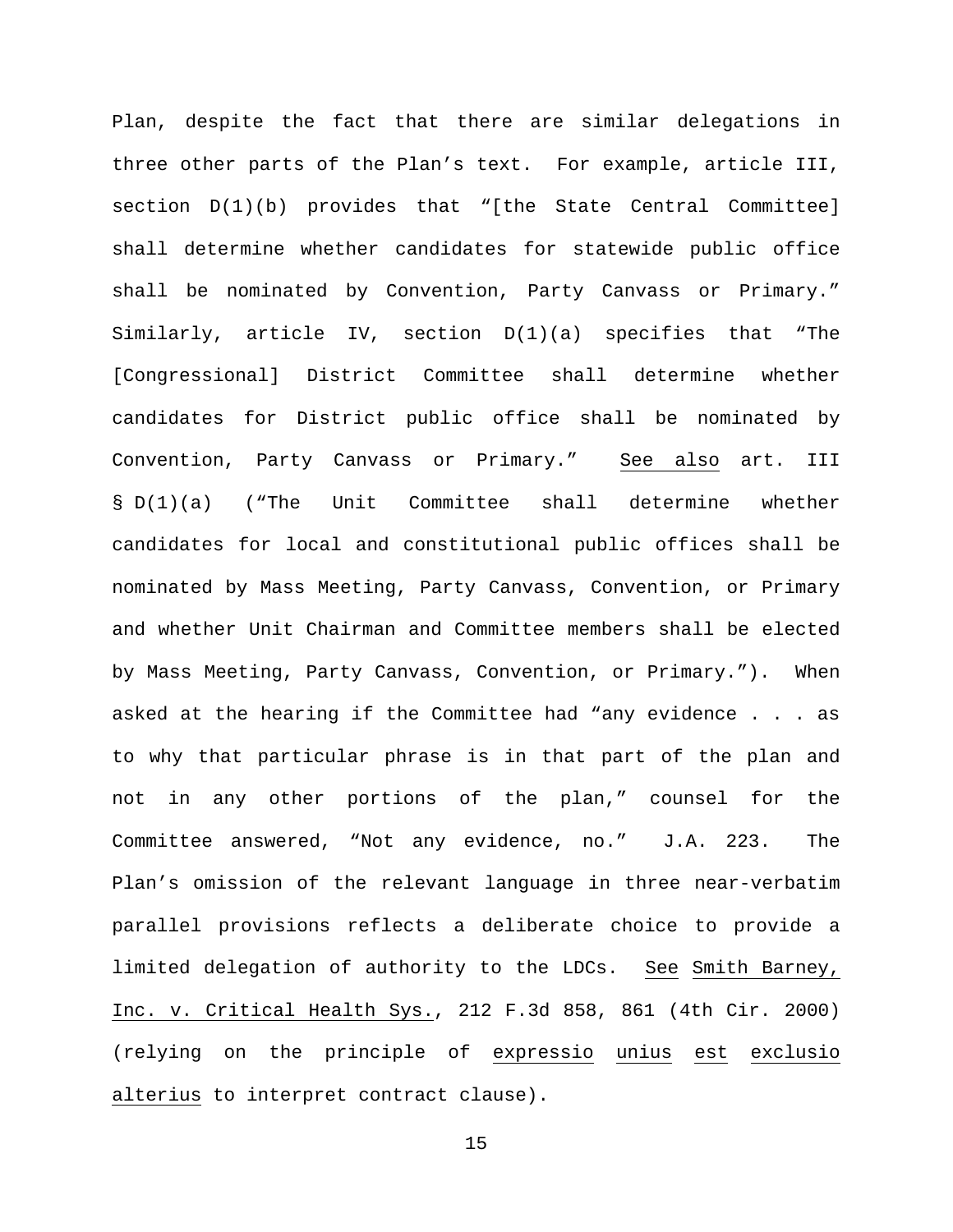Furthermore, the fact that the Plan defines "primary" as "subject to the Election Laws of the Commonwealth of Virginia, except to the extent that any provisions of such laws conflict with this Plan, infringe the right to freedom of association, or are otherwise invalid" indicates that the Party was well aware of how to draft language that supported a constitutional challenge to Virginia law. J.A. 23 (Plan at Art. II, ¶ 24) (emphasis added). A faithful reading of the contract that "gives effect to the presumption that the [Party has] not used words aimlessly" requires us to view these selective omissions and inclusions as intentional and meaningful. Hitachi, 166 F.3d at 624. If the Party had intended to preserve its ability to unilaterally choose the method of nomination for legislative districts, it could have done so. Similarly, if it had intended to give the Committee the authority to challenge a provision of Virginia law, it could have done so. The plain language of the contract, read as a single document, shows clearly that it did not.

The Committee contends that the language is more naturally read as "an acknowledgment of the potential for conflict between the Act and the Plan . . . and a statement that the outer limits of an LDC's authority to select the method of nomination are defined by the coercive force of Virginia law." To the extent this differs from the Commonwealth's interpretation, it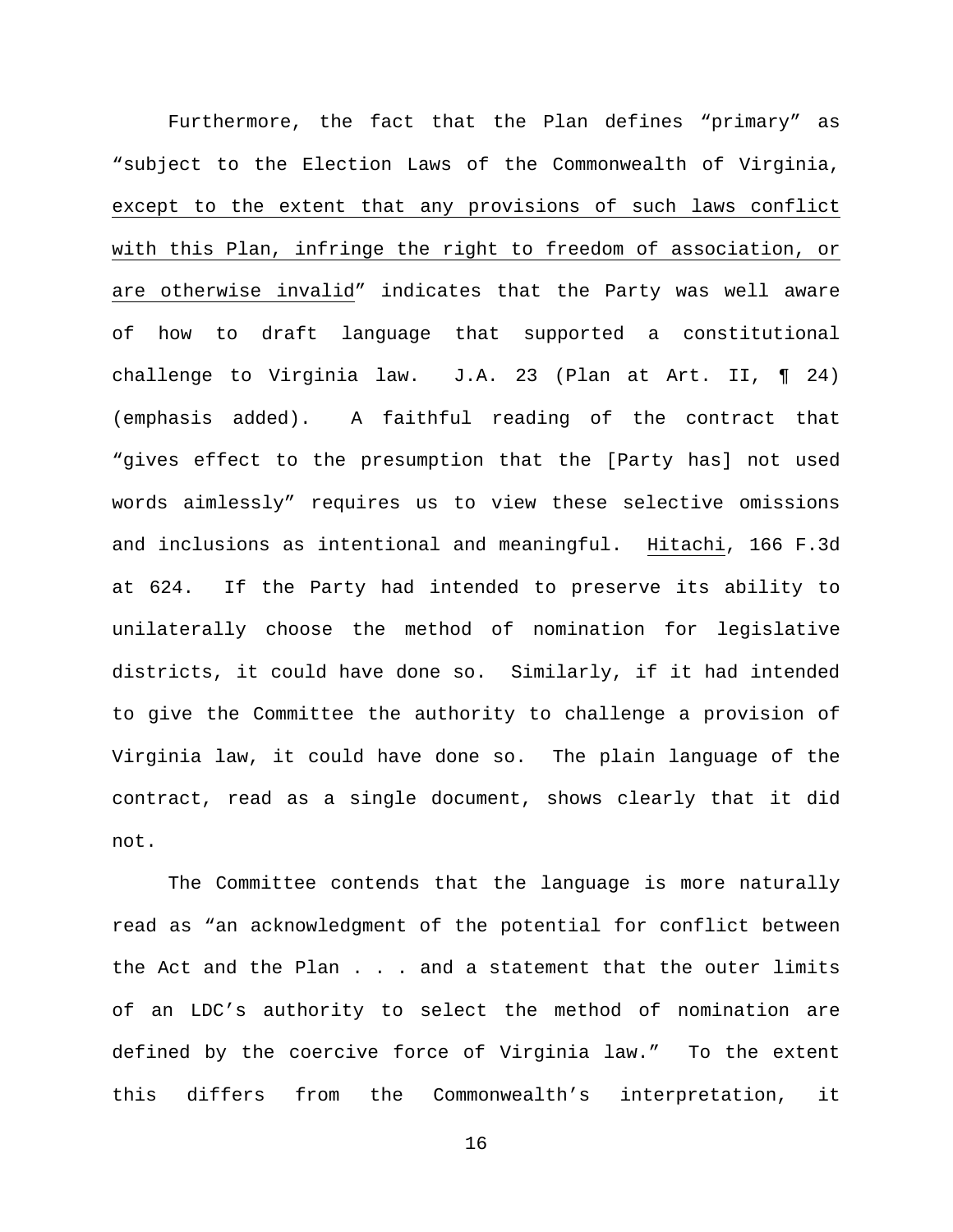certainly does not conflict with it, unless we read in nonexistent language. And that is precisely what the Committee would have us do—read the phrase "Virginia law" as "valid, constitutional Virginia law" and assume that the Act is unconstitutional.[2](#page-16-0) In interpreting a contract under Virginia law, however, we "cannot read in[] . . . language which will add to or take away from the meaning of the words already contained therein." Wilson v. Holyfield, 313 S.E.2d 396, 398 (Va. 1984). The Committee's tortured reading contravenes the plain language of the Plan and requires us to assume the outcome of the very challenge before us.

<span id="page-16-0"></span> <sup>2</sup> The dissent relies on DIRECTV, Inc. v. Imburgia, 136 S. Ct. 463, 469 (2015), to support the proposition that "the phrase 'Virginia Law' in the Plan . . . cannot be construed to include invalid Virginia statutes." Dissenting op. at 12. DIRECTV concerned the interpretation of the phrase "law of your state"<br>in a customer service agreement arbitration clause. DIRECTV, in a customer service agreement arbitration clause. 136 S. Ct. at 466. The California Court of Appeals had interpreted "law of your state" to include California law it conceded was invalidated by the Supreme Court's decision in AT&T Mobility LLC v. Concepcion, 563 U.S. 333 (2011). Id. at 467. The Supreme Court reversed, holding that the California Court of Appeal's interpretation did "not place arbitration contracts 'on equal footing with all other contracts,'" did "not give 'due regard . . . to the federal policy favoring arbitration,'" and therefore was "pre-empted by the Federal Arbitration Act." Id. at 471. DIRECTV is of no import here because no state or federal court has held that Virginia's Incumbent Protection Act is unconstitutional or preempted by federal law. Thus, even if we did construe "'Virginia law' to encompass only valid Virginia law," as the dissent suggests, the Incumbent Protection Act, unlike California's pre-Concepcion state law, has never been invalidated by statute or this, or any other, Court.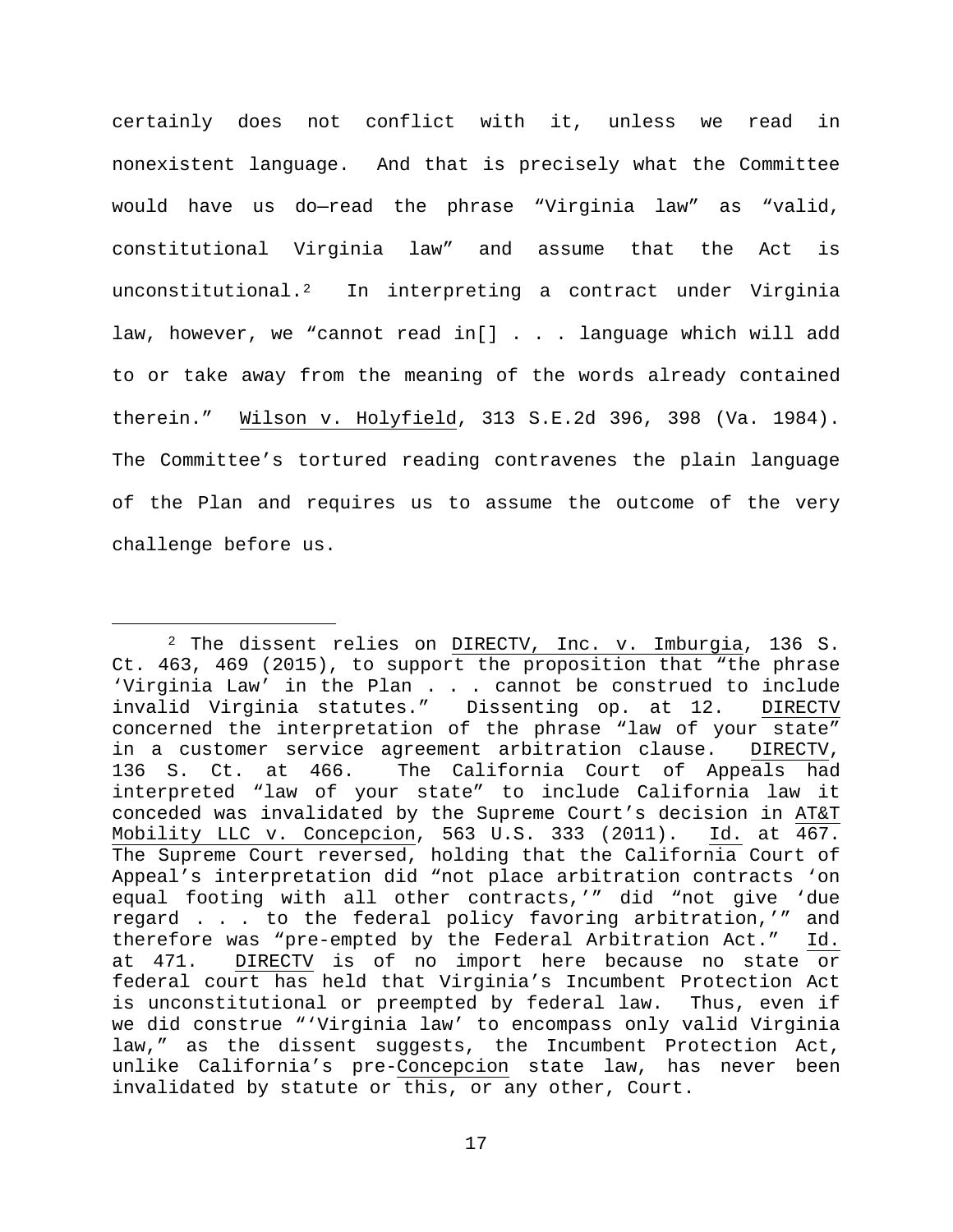The Committee's attempts to distinguish the facts of Marshall are similarly unavailing. As we explained above, disagreement over the Plan's meaning does not transform this legal dispute over contract interpretation into a factual one. Moreover, our holding in Marshall was clear: where the alleged injury is caused by the Party's voluntary choice, the Party does not establish causation. 105 F.3d at 906. The injury in both cases is traceable to the Party's voluntary choice: in Marshall, the choice was to hold an open primary. Id. Here, the choice was to defer to the incumbent's selected nomination method by limiting the authority of the LDC. Whatever factual distinctions may exist do not render inapplicable the analysis and holding of Marshall.

Finally, the Committee's suggestion that the district court erred by failing to secure a definitive interpretation of the Plan from the Party is untimely and therefore waived, as any request should have been made to the district court. Helton v. AT&T, Inc., 709 F.3d 343, 360 (4th Cir. 2013) (citing Muth v. United States, 1 F.3d at 250 (4th Cir. 1993)).

We conclude that the language of the Plan is clear and unambiguous: the Plan delegates to the Committee the authority to determine the nomination method unless Virginia law otherwise limits that authority. Where Virginia law sets forth an alternative method of nomination, the Plan does not give the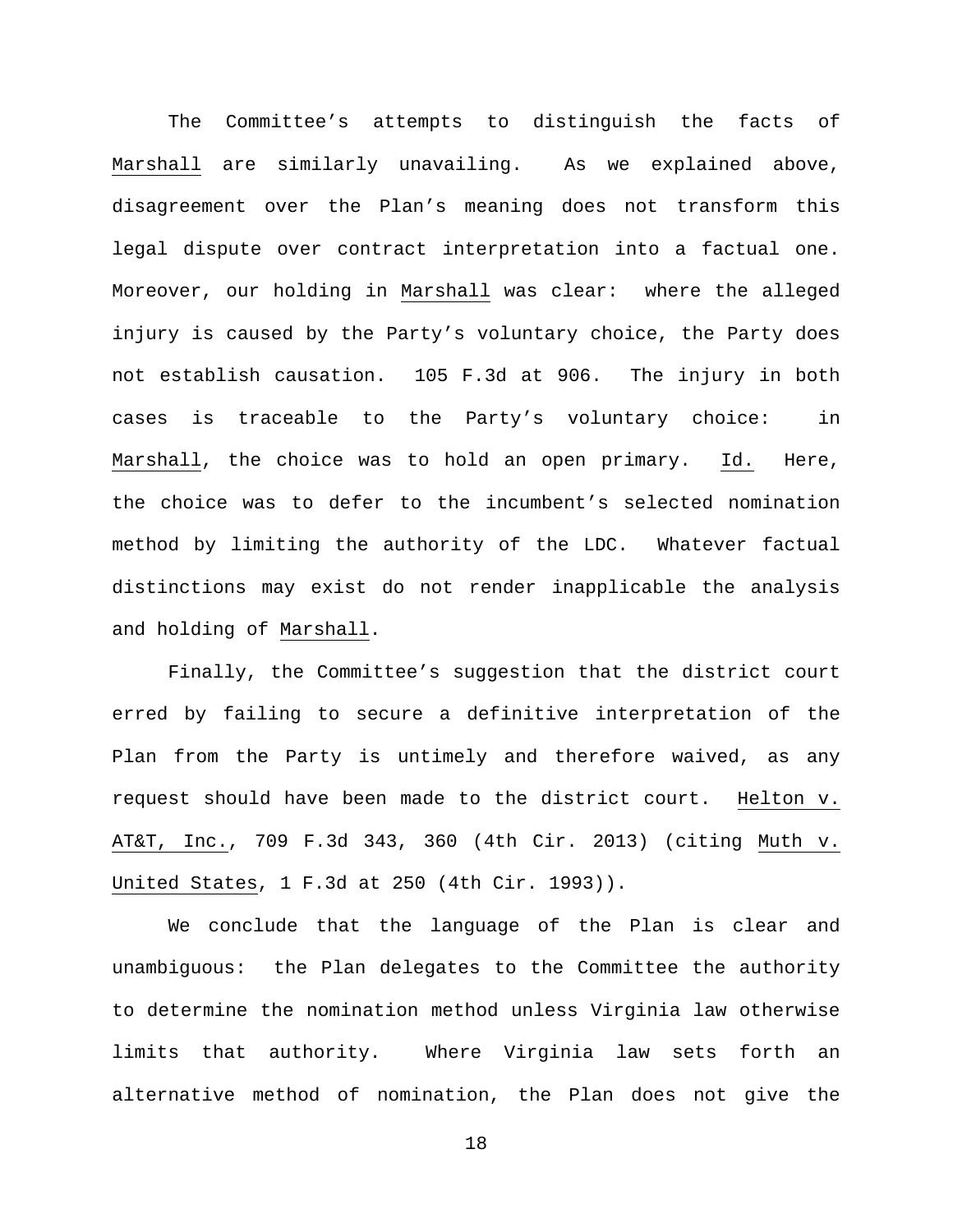Committee the authority to supersede or challenge that determination. Because the Party has made a voluntary choice to limit the Committee's authority in this way, the plaintiffs have "no complaint that the party's right to govern itself has been substantially burdened by" the Act because "the source of the complaint is the party's own decision." Marshall, 105 F.3d at 906 (citing Marchioro, 442 U.S. at 199). Accordingly, we affirm the district court's holding that the Committee lacks standing to bring this suit.

## V.

Lastly, we address Moxley's claim that he has standing independent of the Party to bring his equal protection claim.

Under Virginia law, there are two entities that have the right to determine the nomination method: political parties and incumbents. Moxley is a member of the Party and, as a member, he is contractually bound by the Plan's rules and decisions. See Gottlieb v. Econ. Stores, Inc., 102 S.E.2d 345, 351 (Va. 1958) ("The constitution and by-laws adopted by a voluntary association constitutes a contract between the members, which, if not immoral or contrary to public policy, or the law, will be enforced by the courts." (citation omitted)). The Plan does not authorize individual party officials or members to determine the nomination method for legislative districts. Moxley seems to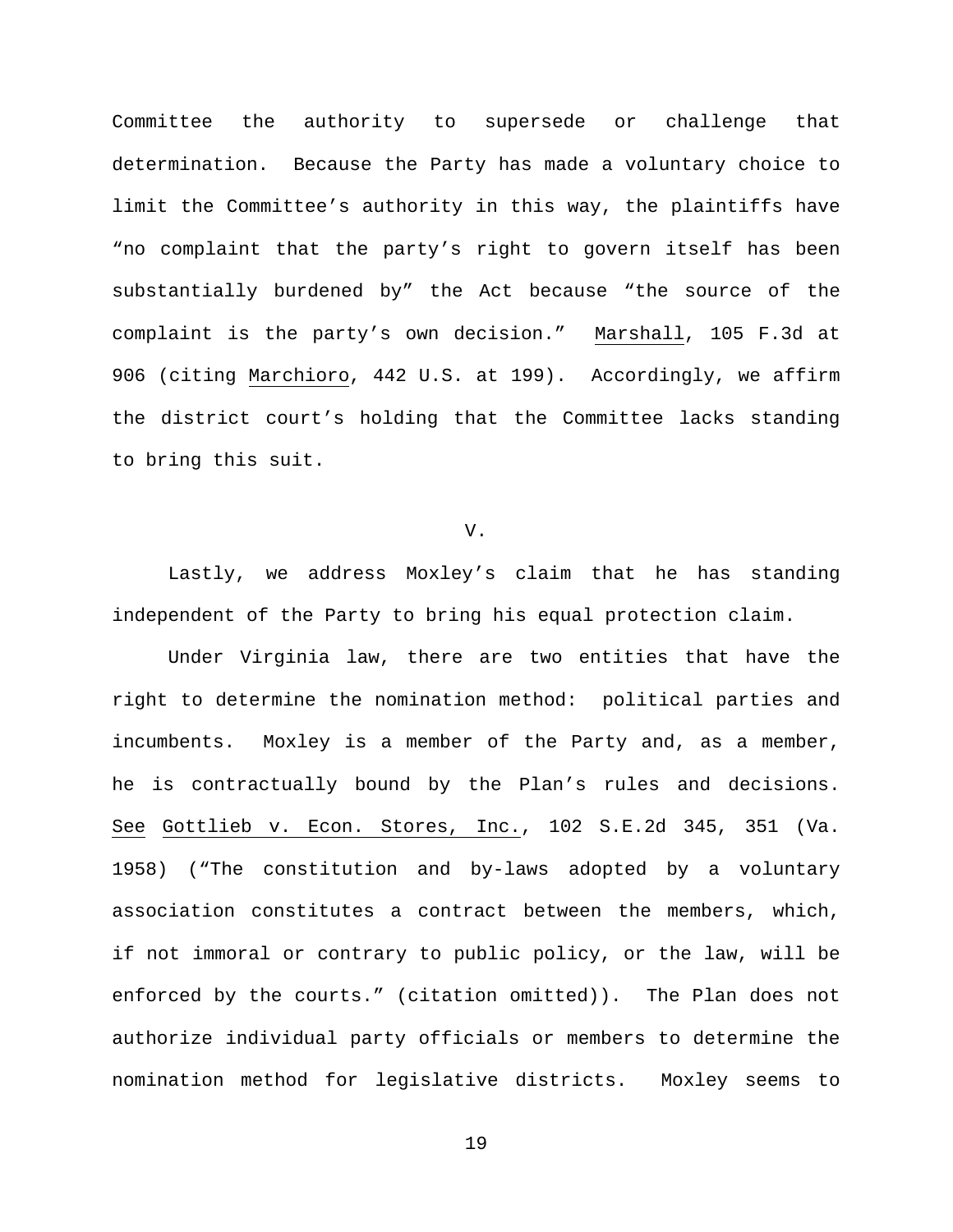recognize this, as he acknowledges that if the Committee had chosen a primary, he would have been "uninjured" because he has "no legal claim to any other method of nomination." J.A. 344.

Because neither Virginia law nor the Plan gives Moxley "a legally protected interest" in determining the nomination method in the first place, he fails to make out "an invasion of a legally protected interest," i.e. actual injury, in this case. Lujan, 504 U.S. at 560 (emphasis added); see, e.g., Friends for Ferrell Parkway, LLC v. Stasko, 282 F.3d 315, 321 (4th Cir. 2002) (observing that land transaction which would prevent development of land previously designated as a roadway did not impact plaintiffs' "liberty interest in access to their community" because "under Virginia law they have no entitlement to the construction of a roadway").

The dissent relies on out of circuit authority to support its view that Moxley's alleged interest in depriving his opponent the ability to choose "the nominating method that would best ensure his re-nomination" is sufficient to establish his own independent standing. Dissenting op. at 4 (citing Texas Democratic Party v. Benkiser, 459 F.3d 582, 585-87 & n.4 (5th Cir. 2006); Schulz v. Williams, 44 F.3d 48, 53 (2d Cir. 1994); Owen v. Mulligan, 640 F.2d 1130, 1132-33 (9th Cir. 1981)). But even if we assume Moxley has a legally protected interest, he still fails to demonstrate how that injury is redressable by a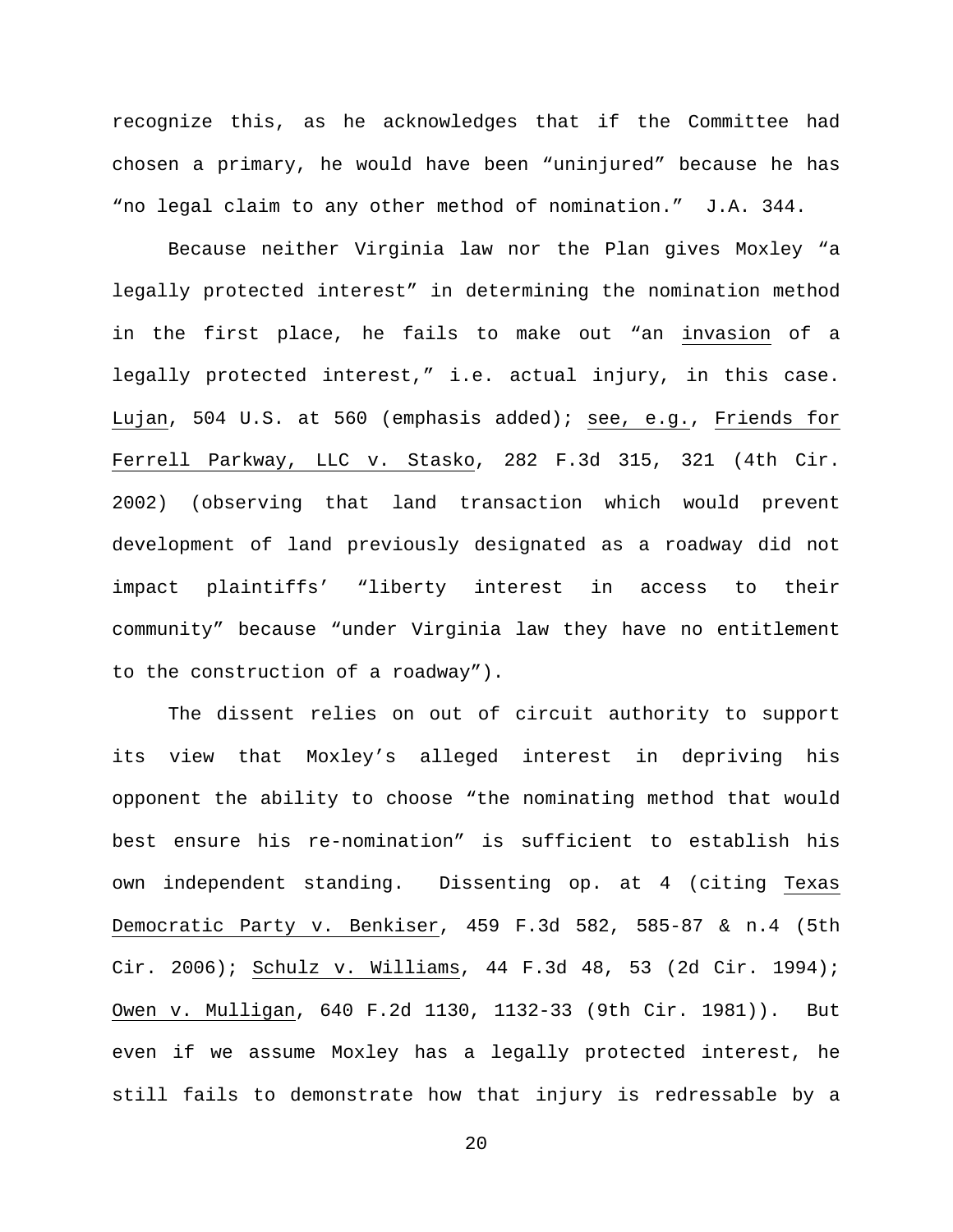decision of this Court. In Benkiser, for example, the Fifth Circuit found that plaintiff political party's "threatened loss of political power . . . likely would be redressed by a favorable decision, which would preclude a Republican party candidate." Benkiser, 459 F.3d at 587 (emphasis added). Here, however, the plain language of the Plan indicates that only the LDC shall determine the method of nomination and only where the application of Virginia law does not limit that authority. Even in the absence of the Act, Moxley is bound by the LDC's choice of nomination method. Accordingly, even if the Act were held unconstitutional, the Party is not precluded from "voluntarily elect[ing]" to defer to the incumbent's choice, "which it is legally entitled to do." Marshall, 105 F.3d at 907. And "there is nothing [we] can do to prevent" the Party from deferring to the incumbent's choice. Id.

#### VI.

We must apply the plain language of the contract. For the foregoing reasons, the decision of the district court is

#### AFFIRMED.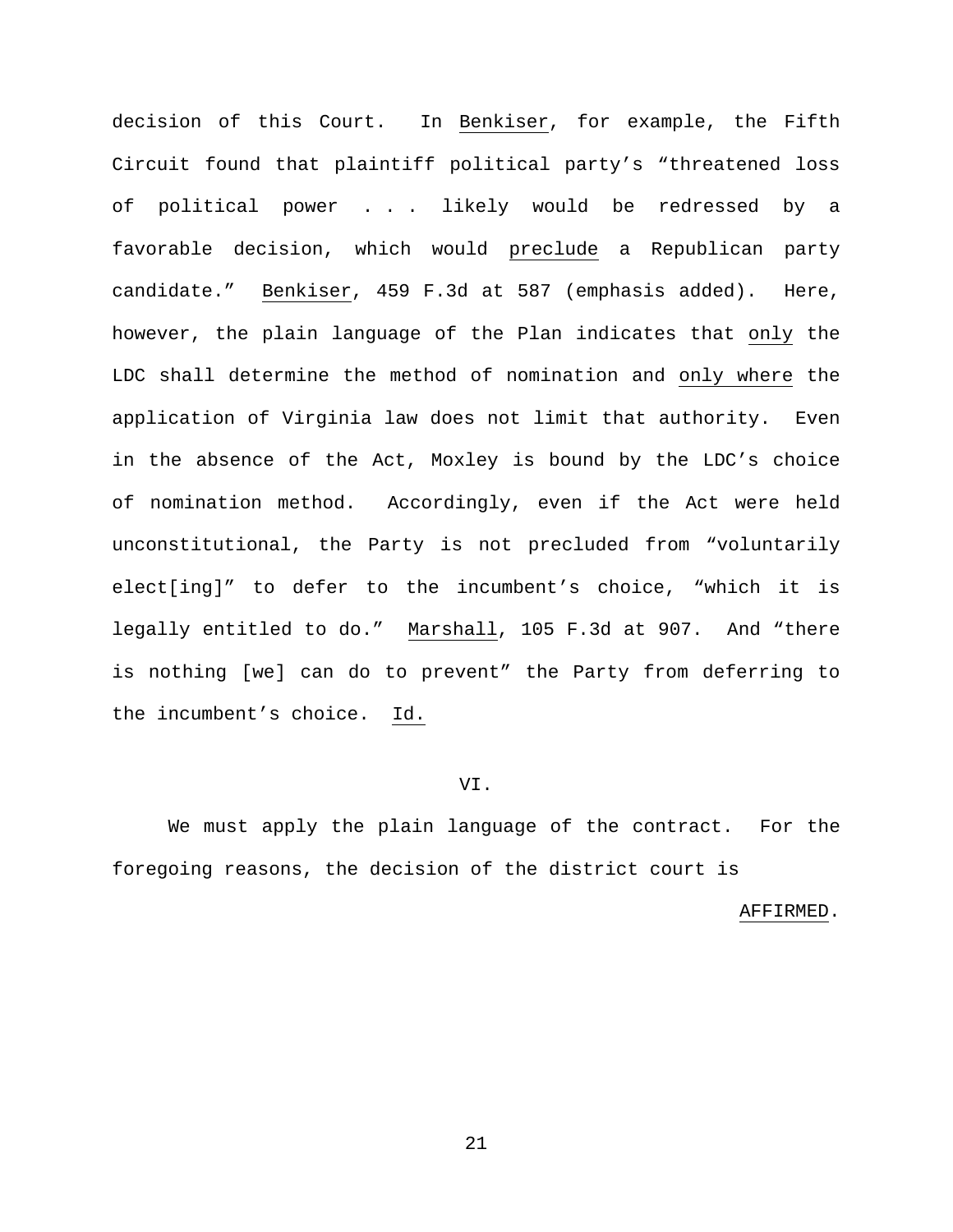TRAXLER, Chief Judge, dissenting:

The majority affirms the dismissal of this case for lack of standing because it believes the contractual term "Virginia Law" includes Virginia statutes that are void for unconstitutionality. Because I believe that the phrase plainly does not encompass Virginia statutes that are invalid, and because the Supreme Court has construed nearly identical language to mean valid state law, I respectfully dissent.

I.

Virginia Code § 24.2–509(A) provides that "[t]he duly constituted authorities of the political party for the district, county, city, or town in which any other office is to be filled shall have the right to determine the method by which a party nomination for that office shall be made.["1](#page-21-0) This lawsuit involves constitutional challenges to a statutory exception to that rule that can deprive the political parties of the right to choose the nomination method for candidates for the Virginia General Assembly. That exception, commonly referred to as the Incumbent Protection Act ("the Act"), states in pertinent part, "Notwithstanding Section A, . . . [a] party shall nominate its candidate for election for a General Assembly district where

<span id="page-21-0"></span> <sup>1</sup> Section 24.2-509(A) also includes similar language concerning the nomination of candidates for the United States Senate or for any statewide office.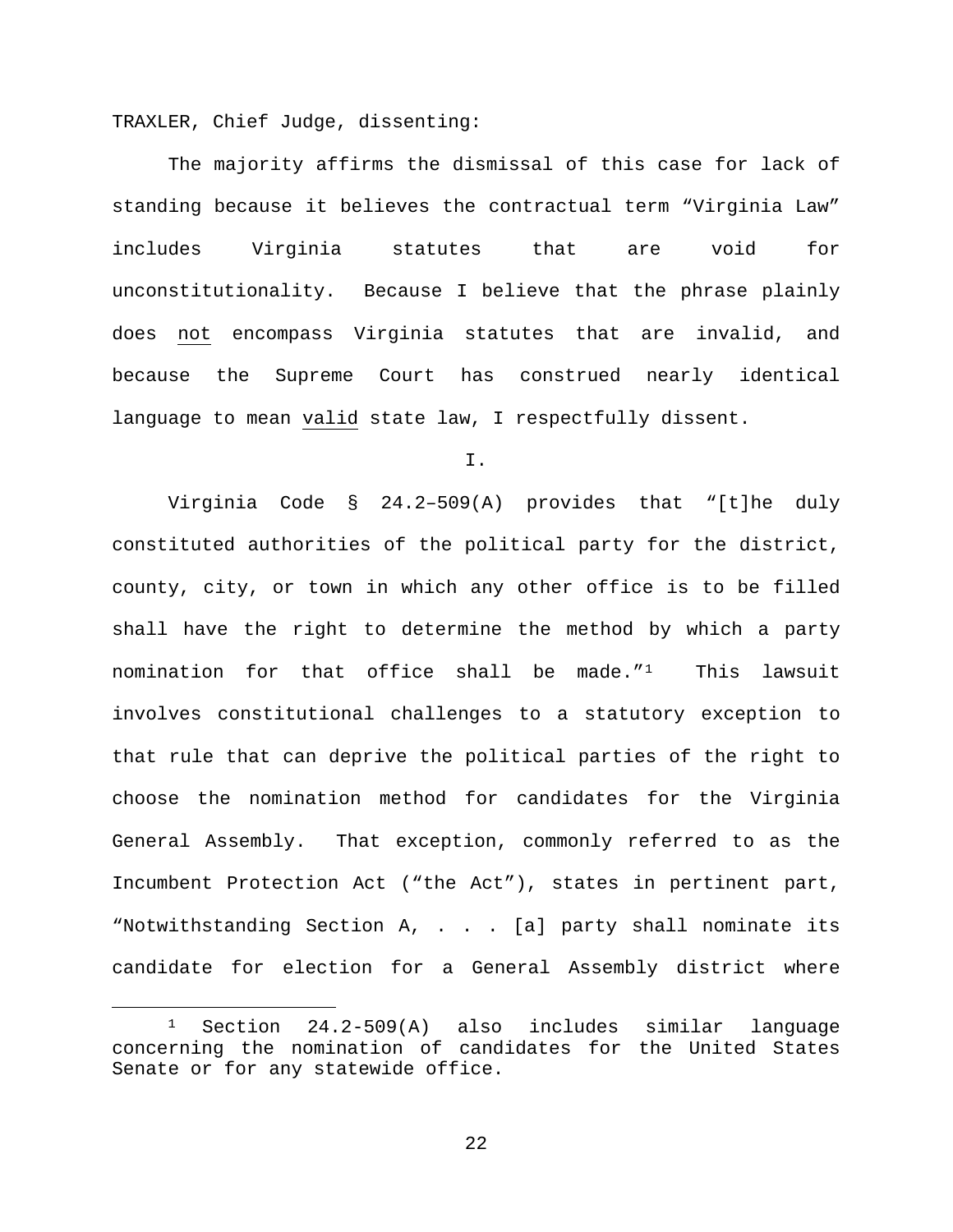there is only one incumbent of that party for the district by the method designated by that incumbent, or absent any designation by him by the method of nomination determined by the party." Va. Code § 24.2–509(B).

Central to this appeal is the Plan of Organization (the "Plan") of the Republican Party of Virginia (the "Party"), which is a contract governing the Party's members and operation. The 24th Senatorial District Republican Committee and its chairman (collectively, the "Committee") brought this action in federal district court against the Virginia Department of Elections and various officials with the Virginia State Board of Elections (collectively, "the Defendants"), claiming that the Act violated its First Amendment right to free association by denying the Committee its right under the terms of the Plan to decide the nomination method for candidates seeking the Republican nomination for the Virginia General Assembly in its district. (The Committee attached the Plan as an exhibit to its complaint.) Senator Emmett Hanger, the incumbent, and Daniel Moxley, a Republican challenger, later intervened in the suit. Moxley asserted a claim alleging that the Act violated his Fourteenth Amendment right to equal protection under the law by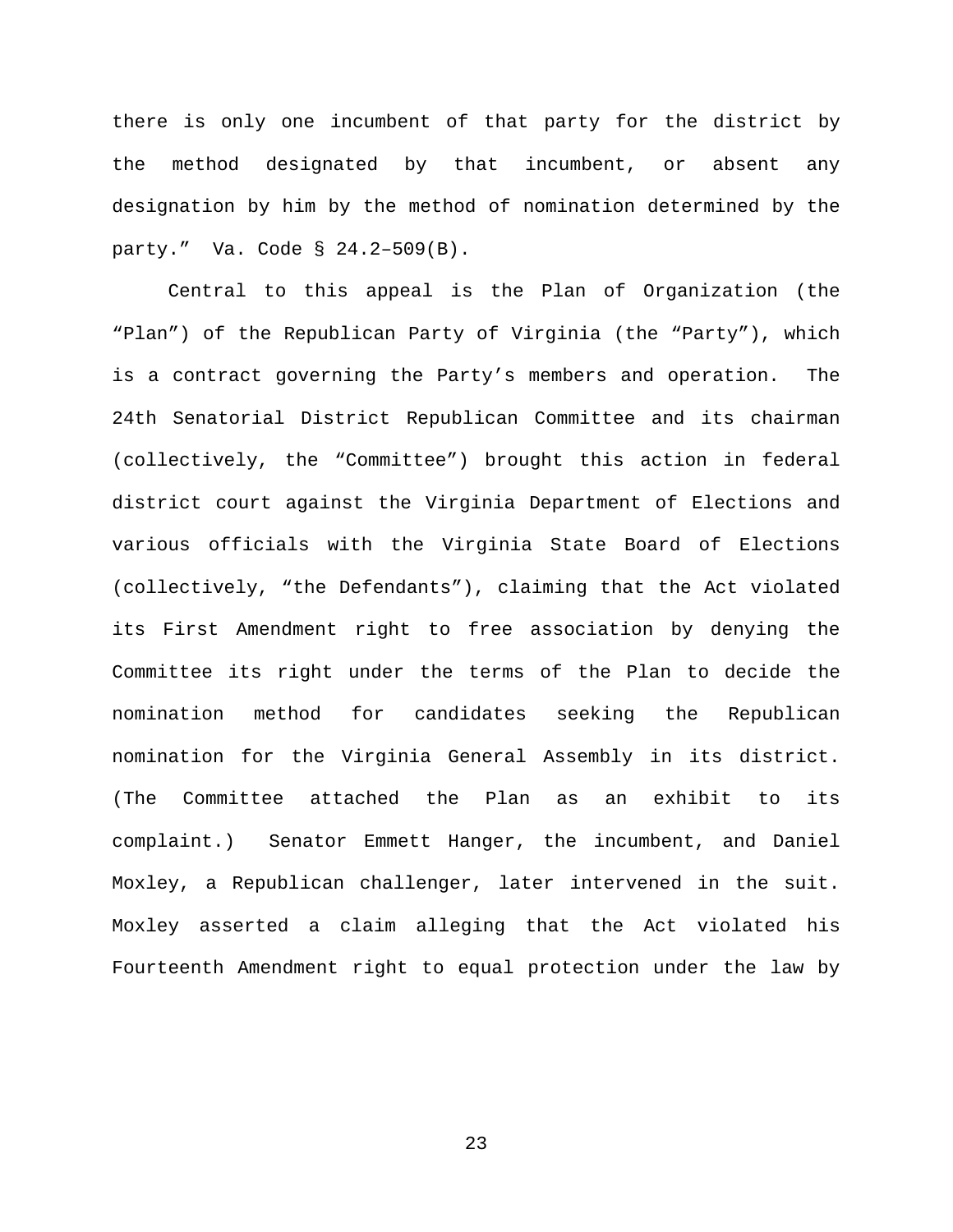allowing the incumbent Hanger to choose the nomination method.<sup>[2](#page-23-0)</sup> The district court eventually dismissed the entire case for lack of standing. See Adams v. Alcorn, No. 5:15cv00012, 2015 WL 1524481 (W.D. Va. Apr. 2, 2015). The Committee and Moxley have appealed.

We review de novo a district court order dismissing for lack of standing. See Cooksey v. Futrell, 721 F.3d 226, 234 (4th Cir. 2013). On review of a dismissal of a complaint, we "assume all well-pled facts to be true" and "draw all reasonable inferences in favor of the plaintiff." Nemet Chevrolet Ltd. v. Consumeraffairs.com, Inc., 591 F.3d 250, 253 (4th Cir. 2009) (alteration & internal quotation marks omitted). We also "consider exhibits attached to the complaint." Cooksey, 721 F.3d at 234 (internal quotation marks omitted).

Plaintiffs have "the burden of establishing standing" in order to show that a district court possesses subject-matter jurisdiction over a case. Miller v. Brown, 462 F.3d 312, 316 (4th Cir. 2006). The doctrine of constitutional standing includes three components: "(1) the plaintiff must allege that he or she suffered an actual or threatened injury that is not conjectural or hypothetical[;] (2) the injury must be fairly

<span id="page-23-0"></span> <sup>2</sup> Senator Hanger chose a primary, whereas the Committee favored a convention.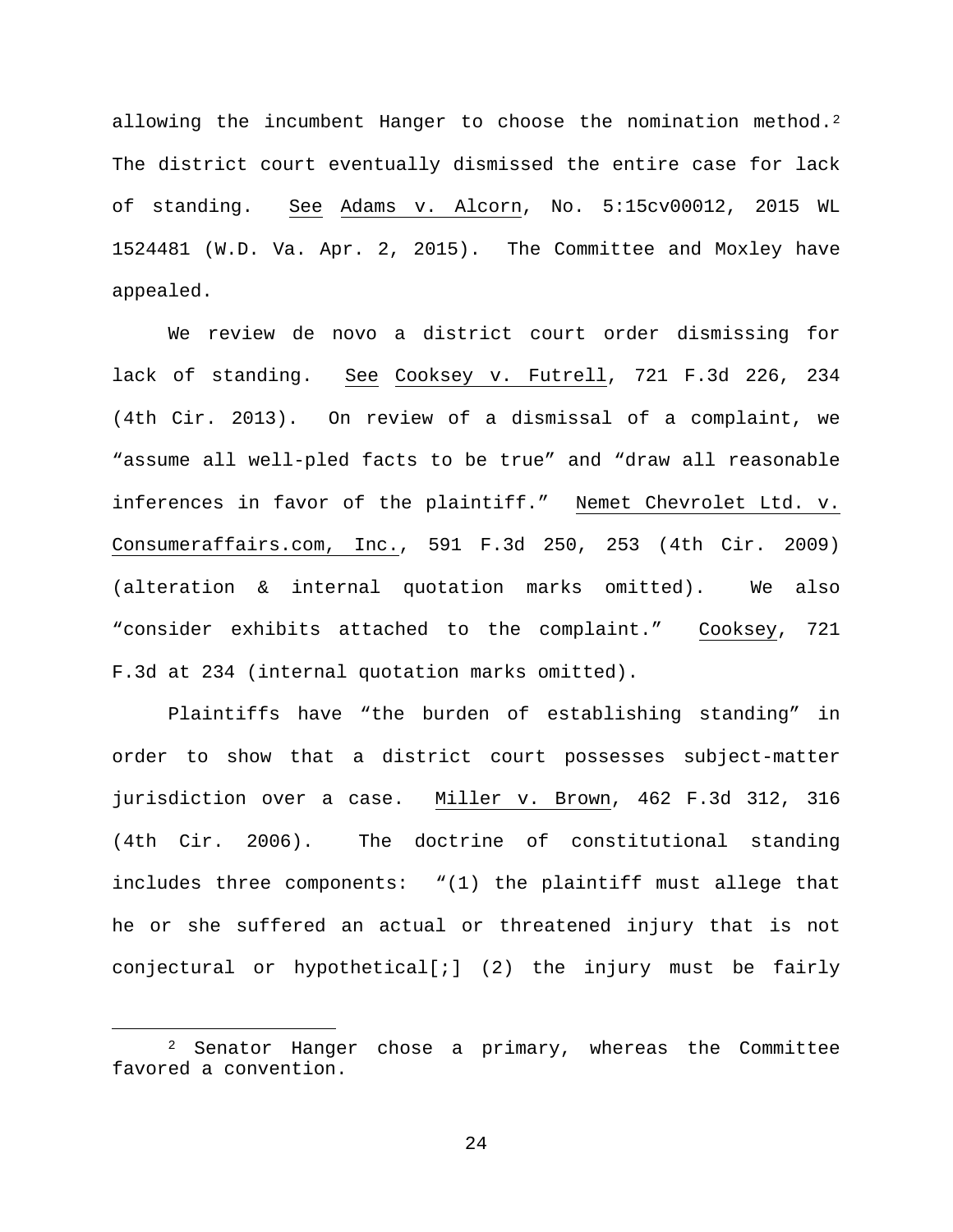traceable to the challenged conduct; and (3) a favorable decision must be likely to redress the injury." Id.

A.

The injury the Committee alleges here is the deprivation of the right to choose the nomination method for the General Assembly position at issue. And the injury Intervenor Moxley alleges is that his opponent was given the unfair advantage of being allowed to choose the nominating method that would best ensure his re-nomination.[3](#page-24-0) Among other relief, the parties'

<span id="page-24-0"></span> <sup>3</sup> Moxley's alleged interest in depriving his opponent of that advantage, and thereby increasing his own prospects for winning the nomination, is sufficient to establish his standing. See Texas Democratic Party v. Benkiser, 459 F.3d 582, 586-87 & n.4 (5th Cir. 2006) (holding that plaintiff political party had standing to sue to prevent opposing party from removing a candidate from the ballot and replacing him with a new candidate in part because obtaining that relief would improve the chance of winning for the party's candidate); Schulz v. Williams, 44 F.3d 48, 53 (2d Cir. 1994) (holding, based on "[t]he wellestablished concept of competitors' standing," that political party chairman had standing to challenge placement of another party's gubernatorial candidate on the ballot because that placement could reduce the chances that the plaintiff's party would receive the number of votes it needed to retain its place on the ballot); Owen v. Mulligan, 640 F.2d 1130, 1132-33 (9th Cir. 1981) (holding that candidate had standing to sue to compel Postal Service to cancel a bulk-mail permit being used by a political opponent to mail political literature insofar as the reduced-cost mailings put the plaintiff candidate at a competitive disadvantage). Cf. Bostic v. Schaefer, 760 F.3d 352, 371 (4th Cir. 2014) ("[W]hen the government erects a barrier that makes it more difficult for members of one group to obtain a benefit than it is for members of another group, the injury in fact is the denial of equal treatment resulting from<br>the imposition of the barrier." (alterations & internal imposition of the barrier." (alterations & internal quotation marks omitted)).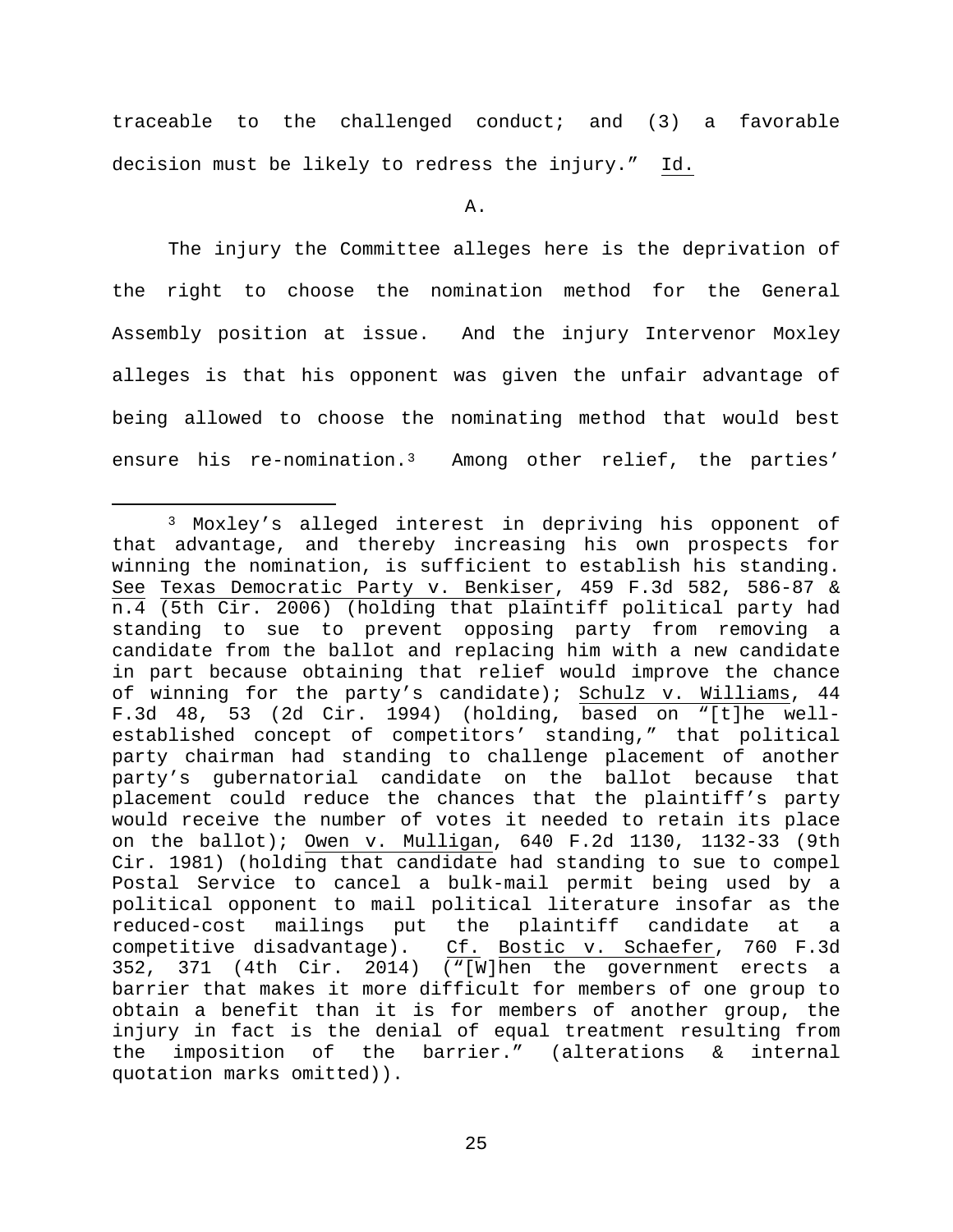complaints each request a declaration that the Act violates the United States Constitution. The district court concluded that the constitutionality of the Act was irrelevant because the district court believed the Act was not the cause of these alleged injuries and the requested declaratory relief would do nothing to redress the alleged injuries in any event. See Adams, 2015 WL 1524481, at \*7; see also id. at \*4. That is so, the district court reasoned, because the Party chose to incorporate the Act's terms into its Plan, whether the Act was constitutional or not; thus, it was the Plan, and not the Act, that was the cause in fact of the alleged injuries. See id.; Marshall v. Meadows, 105 F.3d 904, 906 (4th Cir. 1997) ("Because the alleged injury is caused by a voluntary choice made by the Virginia Republican Party and not the Open Primary Law, the plaintiffs have not established causation."). It is the correctness of this reading of the Plan that is at the heart of the case before us.

The parties agree that the Plan should be interpreted as a contract among the members of the Republican Party of Virginia ("the Party") and construed according to ordinary contract principles. See Gottlieb v. Economy Stores, Inc., 102 S.E.2d 345, 351 (Va. 1958). Because the interpretation of a written contract presents a question of law, we review the district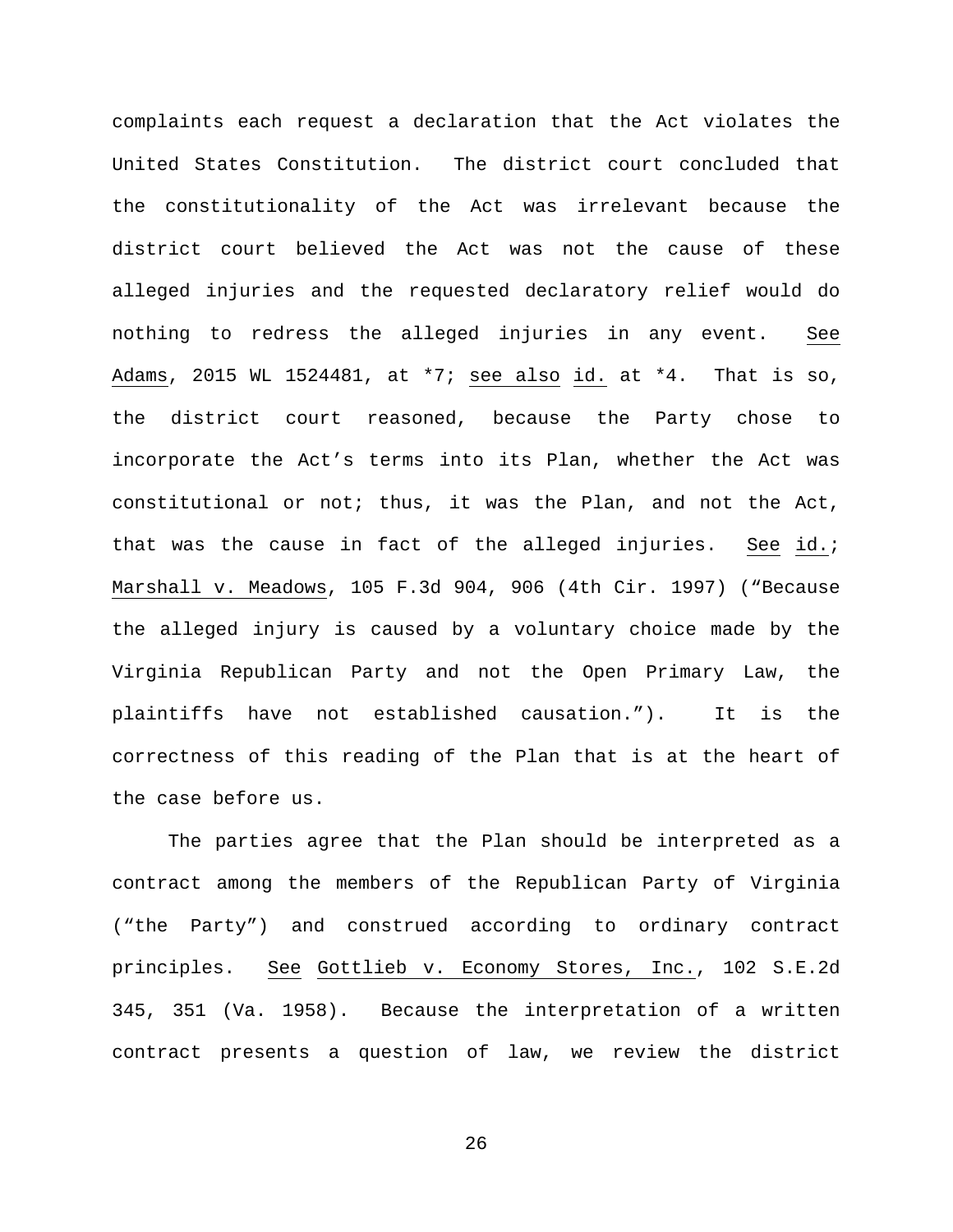court's interpretation de novo. See Seabulk Offshore, Ltd. v. American Home Assur. Co., 377 F.3d 408, 418 (4th Cir. 2004).

Under Virginia law, "[i]t is well established that, when the terms of a contract are clear and unambiguous, a court must give them their plain meaning." Pocahontas Mining Ltd. Liab. Co. v. Jewell Ridge Coal Corp., 556 S.E.2d 769, 771 (Va. 2002). A court determines a contract's plain meaning by giving its words "their usual, ordinary, and popular meaning." Id. at 772. We therefore need to look at the Plan terms.

For most offices, the Plan unqualifiedly provides that particular Party committees will choose the nomination method. See Plan at Art. III, § D(1)(b) (providing that the ["State Central Committee"] will decide the nomination method for candidates for statewide public office); Plan at Art. IV, § D(1)(a) (providing that the "District Committee" will decide the nomination method for candidates for the United States House of Representatives; Plan at Art. VI,  $\S$  D(1)(a) (providing that the "Unit Committee" will decide the nomination method for candidates for local and constitutional public offices). This choice reflects the fact that Virginia law gives political parties the unqualified right to make those decisions with regard to their candidates for those offices. See Va. Code § 24.2–509(A). The Plan provision concerning the General Assembly, however, has a special proviso that reflects the Act's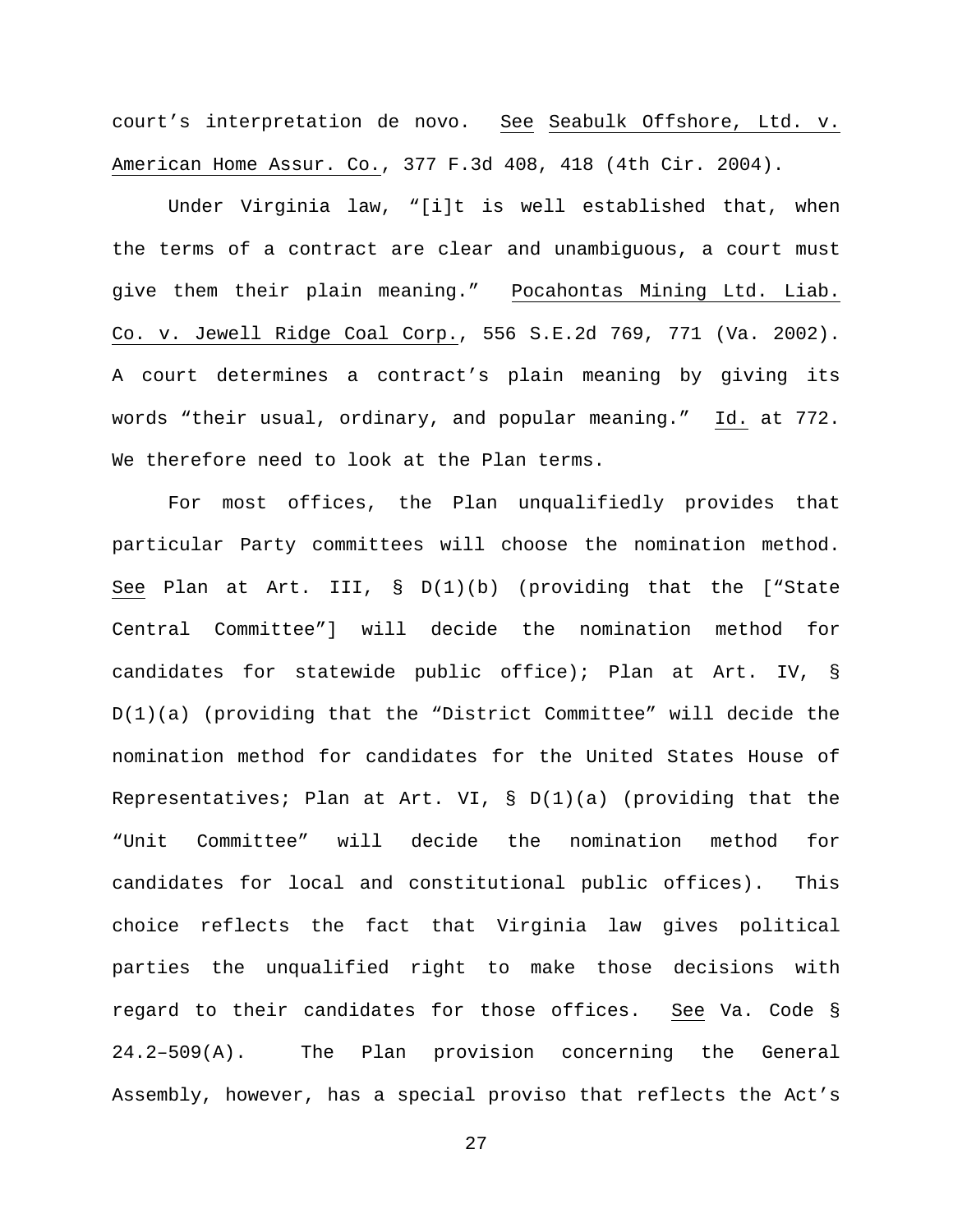potential to deny the Party the right to choose the nomination method. Accordingly, it states:

The Legislative District Committee shall determine whether candidates for Legislative District public office shall be nominated by Mass Meeting, Party Canvass, Convention or Primary, where permitted to do so under Virginia Law.

Plan at Art. V, § D(1)(a) (emphasis added).

Central to these appeals is the question of how the emphasized language (the "qualifying language") applies if the Act, which gives the nomination-method decision to an incumbent, is unconstitutional. The Committee argues the Act is unconstitutional and cannot be applied, thus giving the election decision to the Committee. The Defendants contend that "Virginia Law" includes the Act, even if it is unconstitutional.

In my view, the plain meaning of the Plan is the one that the Committee urges. Both the United States Supreme Court and the Supreme Court of Virginia have held that the law of a particular state includes the United States Constitution, such that an unconstitutional Virginia statute is no law at all. See Howlett ex rel. Howlett v. Rose, 496 U.S. 356, 367 (1990) ("[T]he Constitution and laws passed pursuant to it are as much laws in the States as laws passed by the state legislature."); Ex parte Siebold, 100 U.S. 371, 376 (1879) ("An unconstitutional law is void, and is as no law."); Marbury v. Madison, 5 U.S. 137, 180 (1803) ("[A] law repugnant to the constitution is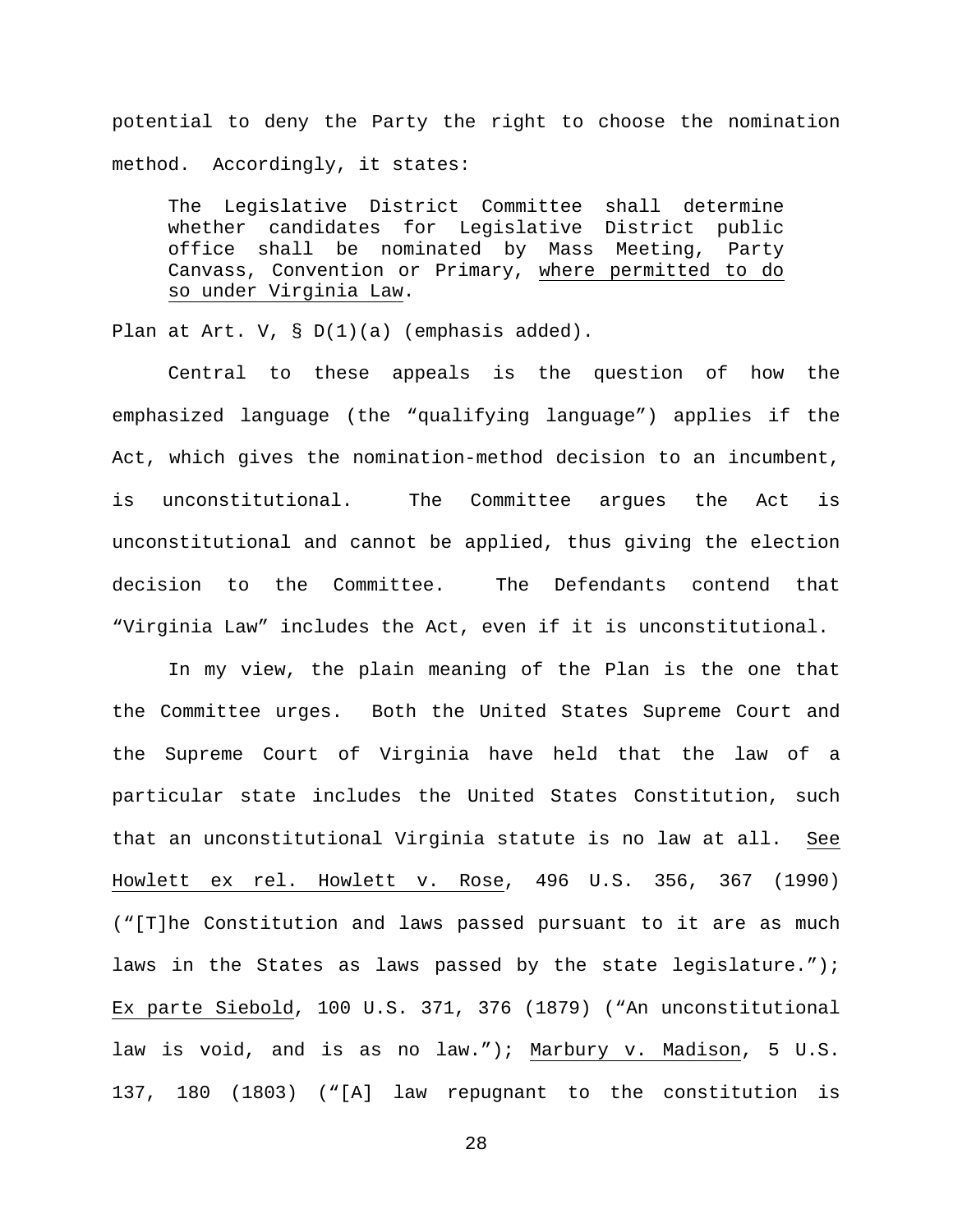void."); Spiak v. Seay, 40 S.E.2d 250, 251 (Va. 1946) ("The provision of the Constitution of the United States on interstate extradition, together with the Acts of Congress on the subject, are a part of the supreme law of the land and therefore a part of the law of each State."). For that reason, the ordinary and natural meaning of "Virginia Law" does not include Virginia statutes that are void because they violate the U.S. Constitution.

Indeed, only days after we heard oral argument in the present case, the Supreme Court held that language nearly identical to that now before us unambiguously conveyed that very meaning. See DIRECTV, Inc. v. Imburgia, 136 S. Ct. 463, 469 (2015). In that case, DIRECTV entered into a service contract with its customers that included an arbitration provision that stated that it would be unenforceable if the "law of your state" made waivers of class arbitration unenforceable. Id. at 466 (internal quotation marks omitted). Another section of the contract provided that the arbitration provision "shall be governed by the Federal Arbitration Act." Id. (internal quotation marks omitted). Two of DIRECTV's customers brought suit in 2008 against DIRECTV in a California state court seeking damages for early termination fees that the customers alleged violated California state law. See id. Invoking the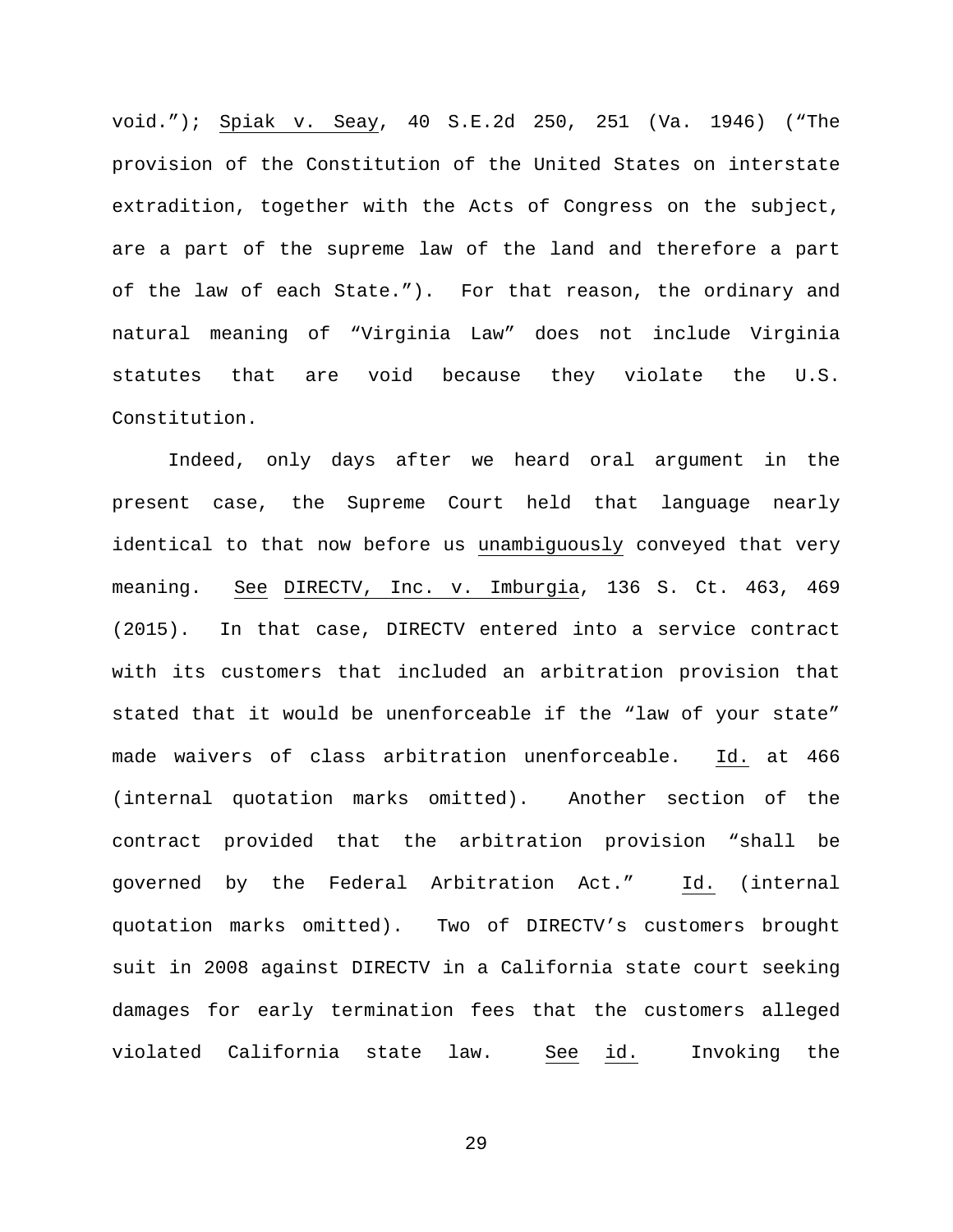arbitration provision, DIRECTV requested arbitration. See id. The state trial court denied the request. See id.

DIRECTV appealed to the California Court of Appeal, which affirmed. See id. at 466-67. Under that court's analysis, the enforceability of the arbitration provision turned on the effect of a rule of California state law that resulted from a 2005 California Supreme Court decision, Discover Bank v. Superior Court, 113 P.3d 1100, 1110 (Cal. 2005), and which was embodied in California statutory law as well (the "Discover Bank rule").[4](#page-29-0) See DIRECTV, 136 S. Ct. at 466-67. Under the Discover Bank rule, the arbitration provision would have been unenforceable as a matter of California state law. See id. However, in 2011, the United States Supreme Court held that the Discover Bank rule was preempted and invalidated by the Federal Arbitration Act ("FAA") because the rule "st[ood] as an obstacle to the accomplishment and execution of the full purposes and objectives

<span id="page-29-0"></span> <sup>4</sup> Discover Bank held "that a waiver of class arbitration in a consumer contract of adhesion that predictably involves small amounts of damages and meets certain other criteria" that were not contested in DIRECTV was "unconscionable under California law and should not be enforced." DIRECTV, Inc. v. Imburgia, 136 S. Ct. 463, 466 (2015) (alteration & internal quotation marks omitted). The applicable California statutes referenced above were sections 1751 and 1781(a) of California's Consumers Legal Remedies Act. See id. at 466-67.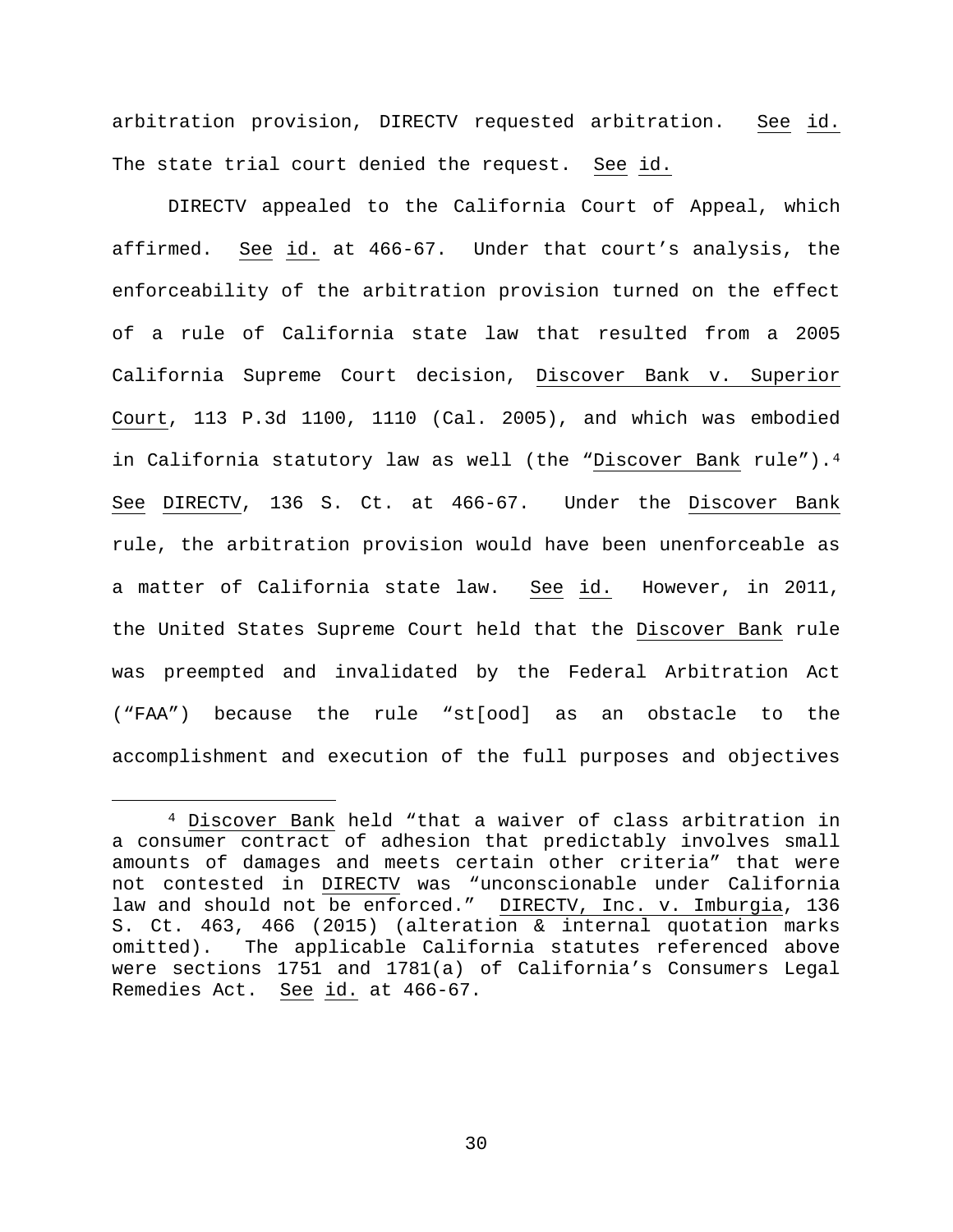of Congress" that the FAA embodied. AT&T Mobility LLC v. Concepcion, 563 U.S. 333, 352 (2011).

Although it recognized that Concepcion had invalidated the Discover Bank rule, see DIRECTV, 136 S. Ct. at 467, the California Court of Appeal nonetheless believed that DIRECTV's entitlement to arbitration depended on the meaning of the contractual phrase "law of your state," see id. at 466. Concluding that the parties intended that phrase to mean "the law of California including the Discover Bank rule and irrespective of that rule's invalidation in Concepcion," id. at 468, the court affirmed the lower court's denial of DIRECTV's request to enforce the arbitration agreement, see id. at 467. And the California Supreme Court denied discretionary review. See id.

The United States Supreme Court then granted DIRECTV's petition for certiorari and reversed. The Court assumed that the California Court of Appeal's decision was correct as a matter of state contract law, but nonetheless considered whether that state law was consistent with the FAA. See id. at 468. The Supreme Court concluded that in ruling that "law of your state" included state laws that were invalidated by federal law, the California court did not "place[] arbitration contracts on equal footing with all other contracts." DIRECTV, 136 S. Ct. at 468-69 (internal quotation marks omitted). The Supreme Court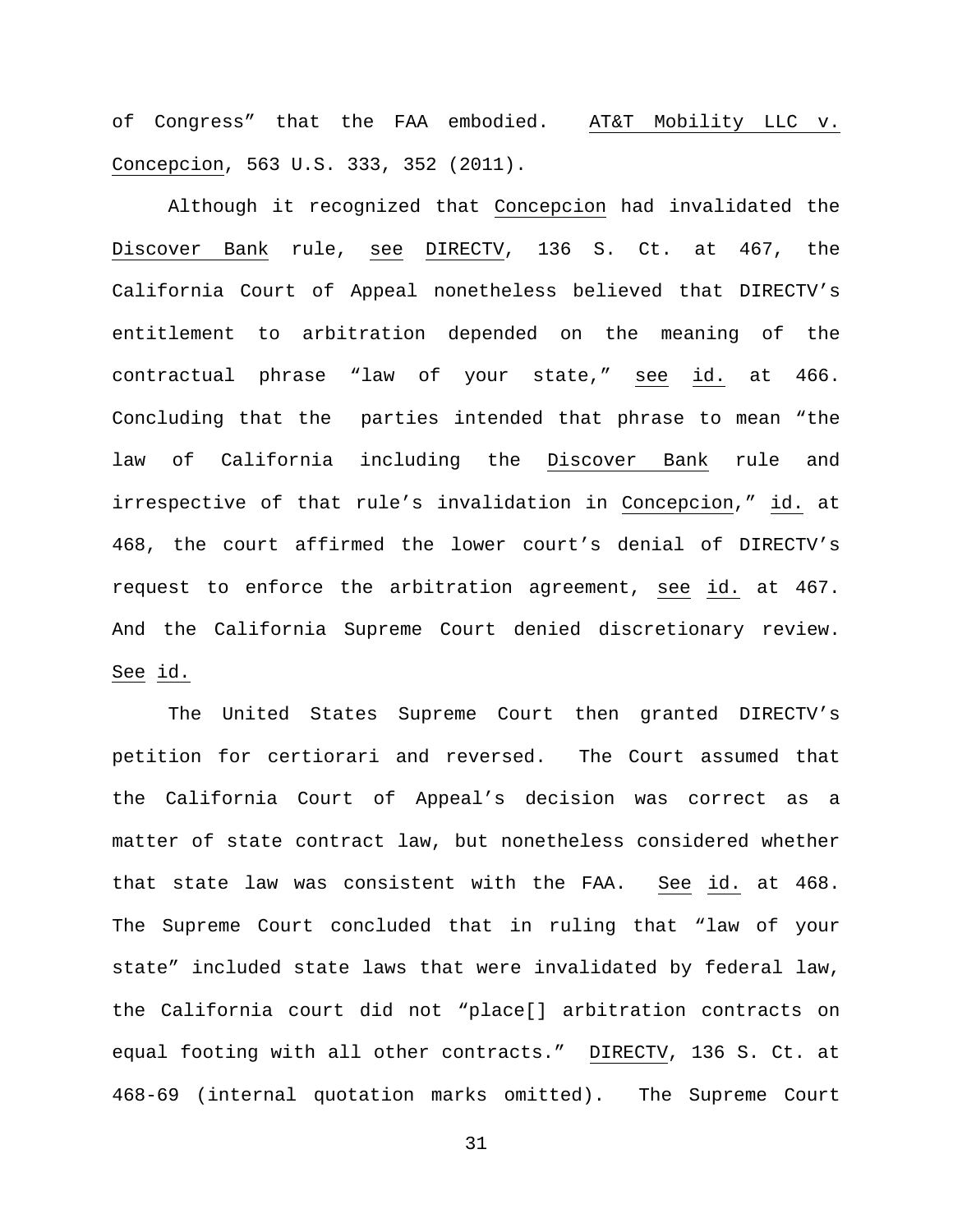offered many reasons for its conclusion, most of which related to the fact that the California court's interpretation could not be justified in light of generally applicable law.<sup>5</sup> See id. at 468-71.

The Court began by considering the ordinary meaning of the phrase "law of your state." The Court concluded that the natural meaning is "valid state law." Id. at 469. In fact, the Court determined that it would not even be reasonable to read "law of your state" to include state law that was invalid under the Supremacy Clause. See id. And the Court noted that it had not found any contract case from any state "that interprets similar language to refer to state laws authoritatively held to be invalid." Id.; see id. at 470 ("[W]e can find no similar case interpreting the words 'law of your state' to include invalid state laws.").

The Court also noted that construing "law of your state" to exclude law that was invalidated after the formation of the contract would be consistent with applicable principles of contract interpretation. See id. at 469. The Court

<span id="page-31-0"></span> <sup>5</sup> The Court also noted that particular language the Court of Appeal used suggested that the court might have intended its holding to be limited to the arbitration context. See id. at 470.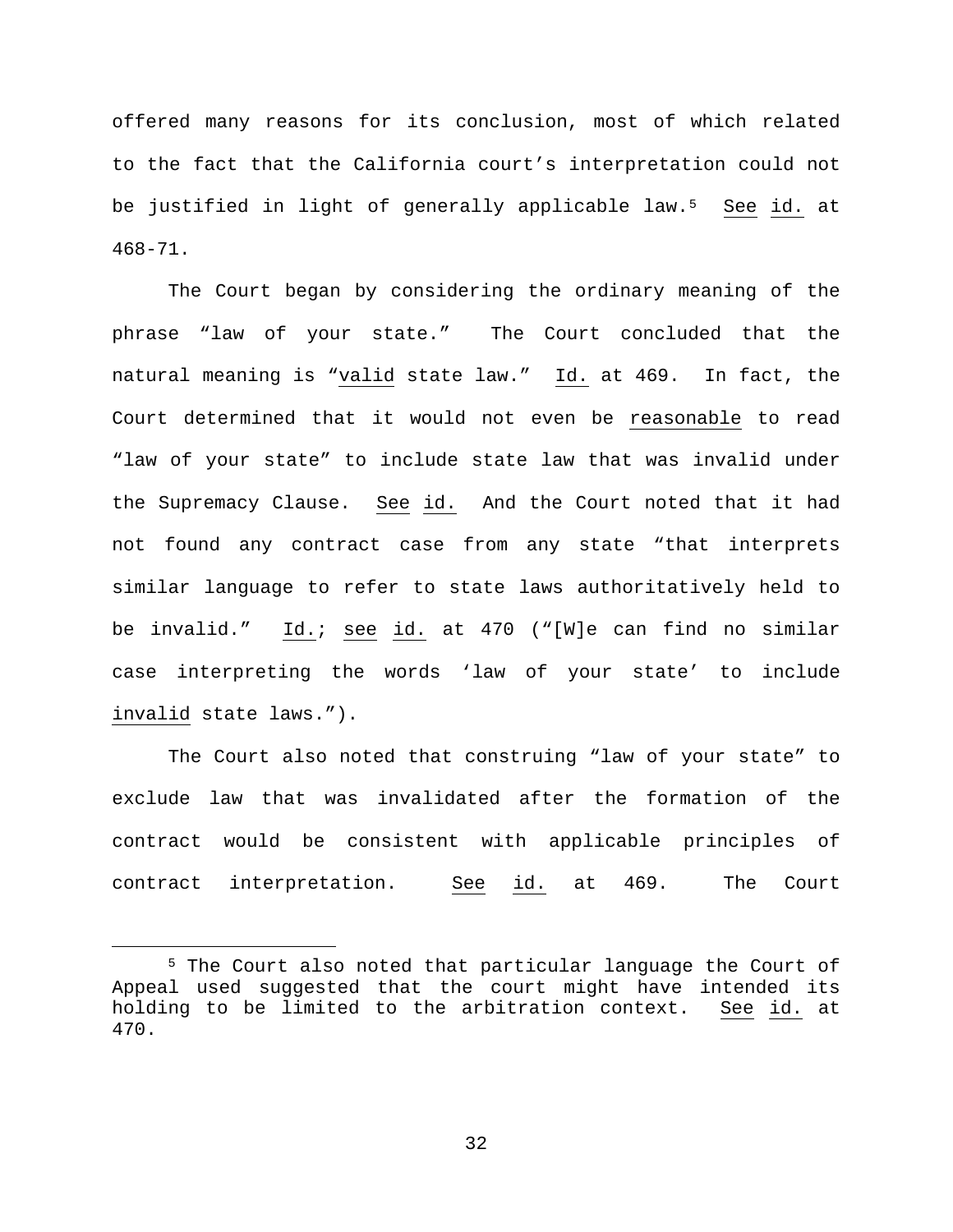particularly cited California caselaw holding that plea agreements, which are construed according to normal contract principles, are "'deemed to incorporate and contemplate not only the existing law but the reserve power of the state to amend the law or enact additional laws.'" Id. (quoting Doe v. Harris, 302 P.3d 598, 601-02 (Cal. 2013)). And the Court referred to the fact that "judicial construction of a statute ordinarily applies retroactively." Id. (citing Rivers v. Roadway Express, Inc., 511 U.S. 298, 312-13 (1994)).

In my view, the reasons cited by the Supreme Court in DIRECTV also demonstrate that the phrase "Virginia Law" in the Plan before us here cannot be construed to include invalid Virginia statutes. Under the Supreme Court's reasoning, the ordinary meaning of the phrase "Virginia Law" is "valid [Virginia] law," and a reading that included invalid Virginia statutes would not even be reasonable. Id. (emphasis in original). Additionally, the contract and statutory principles that the DIRECTV Court relied on provide further support this interpretation, just as they supported the DIRECTV Court's similar interpretation.<sup>6</sup> See id.

<span id="page-32-0"></span> <sup>6</sup> Similar to the California caselaw cited by the Supreme Court in DIRECTV, see id. at 469, the Supreme Court of Virginia has held, in the context of interpreting a plea agreement, that "contracts are deemed to implicitly incorporate the existing law and the reserved power of the state to amend the law or enact (Continued)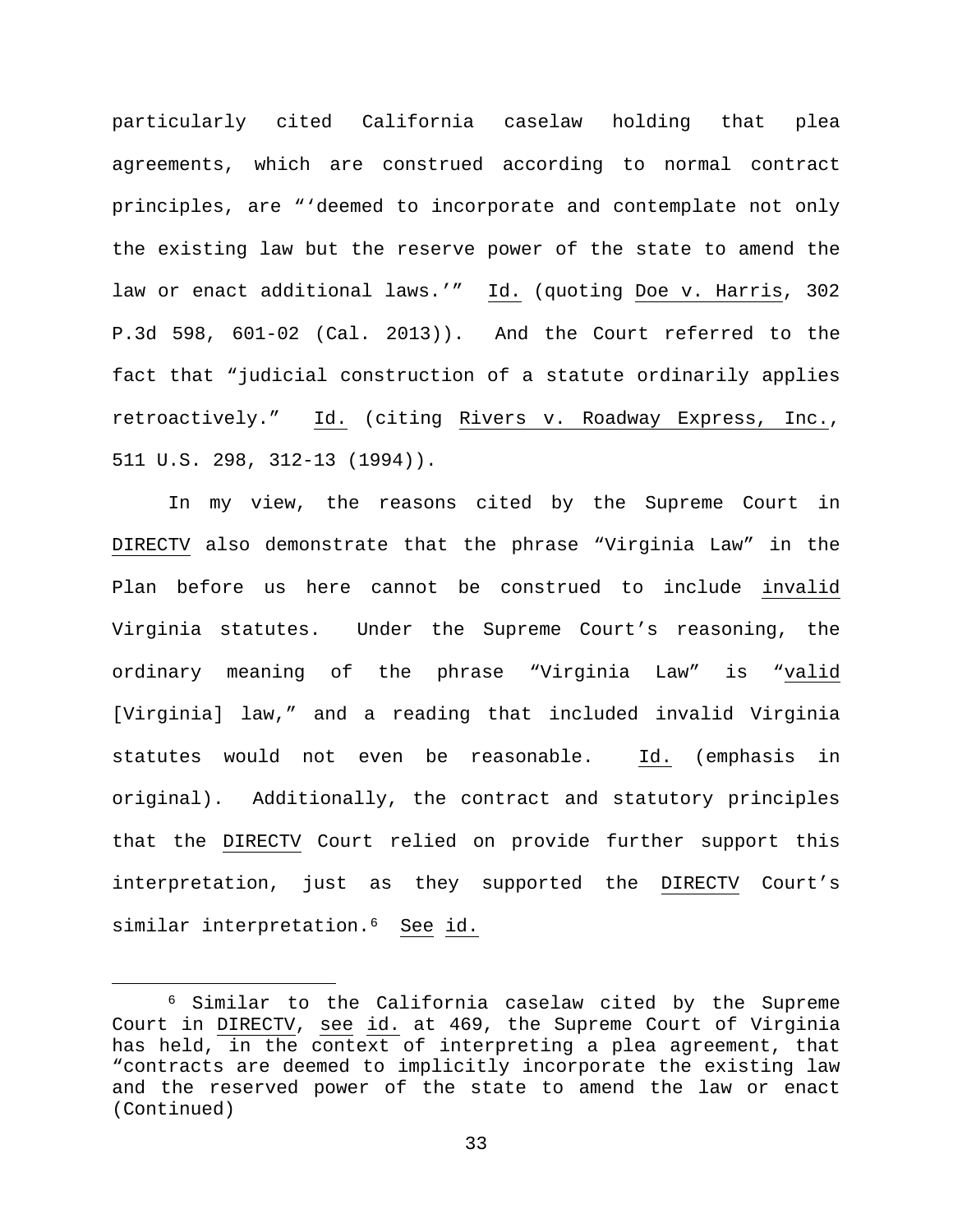Because I would construe "Virginia Law" to encompass only valid Virginia law, I would read "Virginia Law" – and Virginia Code § 24.2-509(A) in particular – to "permit[]" the Committee to choose the nomination method in the event that  $\S$  24.2-509(B) is unconstitutional. See Va. Code § 24.2-509(A) ("The duly constituted authorities of the political party for the district, county, city, or town in which any other office is to be filled shall have the right to determine the method by which a party nomination for that office shall be made."). And because I would read the Plan as authorizing the Committee to choose the nominating method in the event that § 24.2-509(B) is unconstitutional, I do not agree with the district court's conclusion that it is the Plan itself that is the cause of the parties' alleged injuries and an obstacle preventing redressability.[7](#page-33-0) Accordingly, I would hold that the district

Ĩ.

additional laws for the public welfare." Smith  $v$ . Commonwealth, 743 S.E.2d 146, 150 (Va. 2013).

<span id="page-33-0"></span><sup>&</sup>lt;sup>7</sup> The fact that no court has determined prior to the initiation of this case that § 24.2-509(B) is unconstitutional<br>has no bearing on standing. Under DIRECTV's reasoning, Under DIRECTV's reasoning, "Virginia Law" excludes invalid Virginia statutes, including unconstitutional statutes whose unconstitutionality had not yet been recognized by any court at the time the Plan was adopted. See DIRECTV, 136 S. Ct. at 466-71 (holding that the "law of your state" excluded state laws that, after the formation of the contract at issue – and after the initiation of the lawsuit at issue – were held by the Supreme Court to be preempted by the FAA). Consequently, if the Committee and Moxley are correct on (Continued)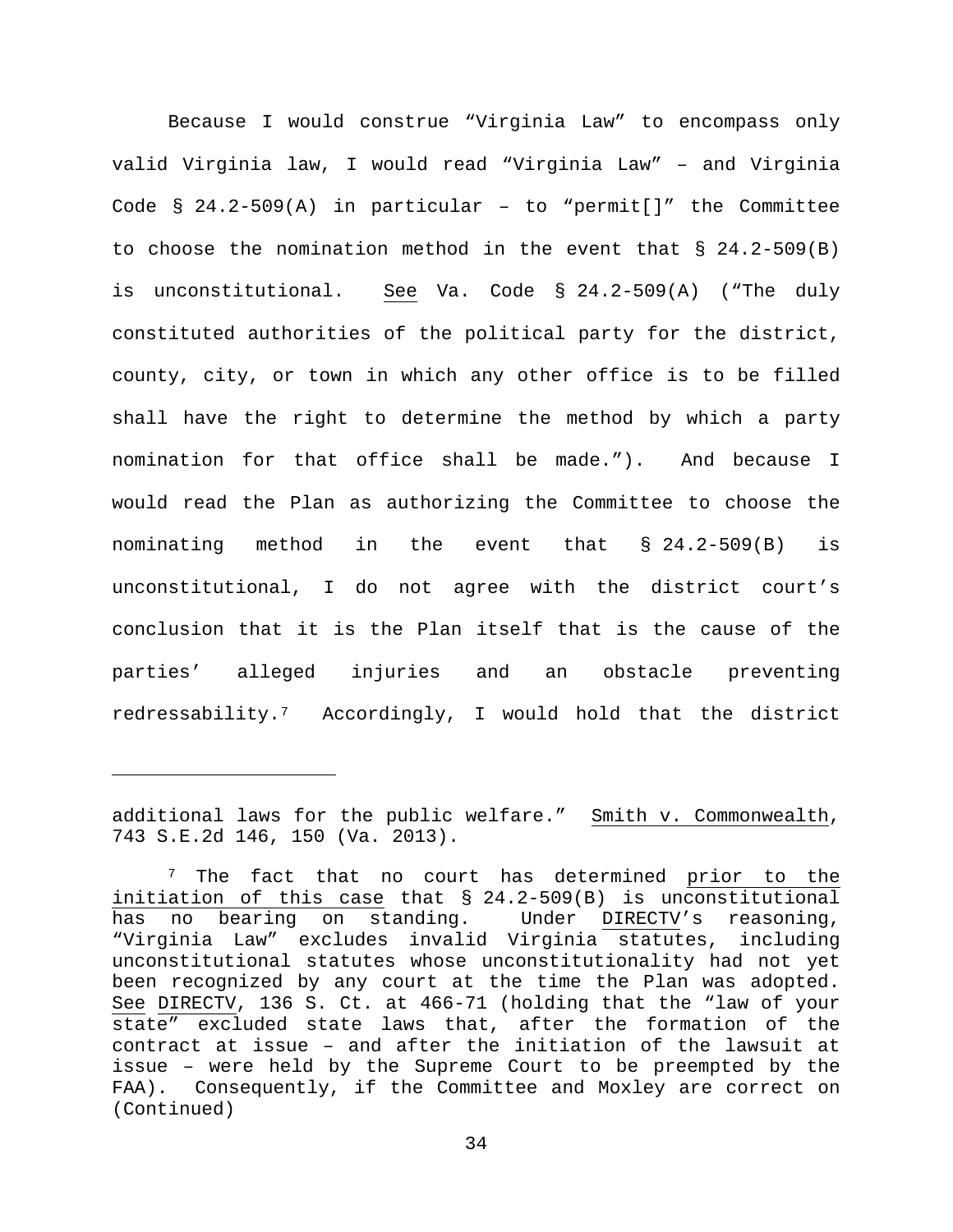court erred in concluding that the Committee and Moxley failed to establish standing under our Marshall decision.

B.

Defendants contend that, even if the Committee and Moxley would otherwise have established standing, they failed to do so because Virginia could have enacted legislation requiring a particular nomination method without running afoul of the Constitution. See Appellees' brief at 29-32 (citing Miller v. Brown, 503 F.3d 360, 368 (4th Cir. 2007)). However, even if Defendants are correct that Virginia could have constitutionally enacted such legislation, this argument at most goes to the merits of the claims asserted in this case; it does not relate to standing. See Arizona State Legislature v. Arizona Indep. Redistricting Comm'n, 135 S. Ct. 2652, 2663-65 (2015) (Arizona legislature challenged statute on basis that it deprived legislature of its constitutional authority to initiate redistricting; although Court concluded that legislature did not have the authority it asserted, that point related only to the

Ĩ.

the merits of their claims that § 24.2-509(B) is<br>unconstitutional, then they are also correct, under the then they are also correct, under the reasoning of DIRECTV, that "Virginia Law" does not include § 24.2-509(B) and that the Plan authorizes the Committee to choose the nomination method.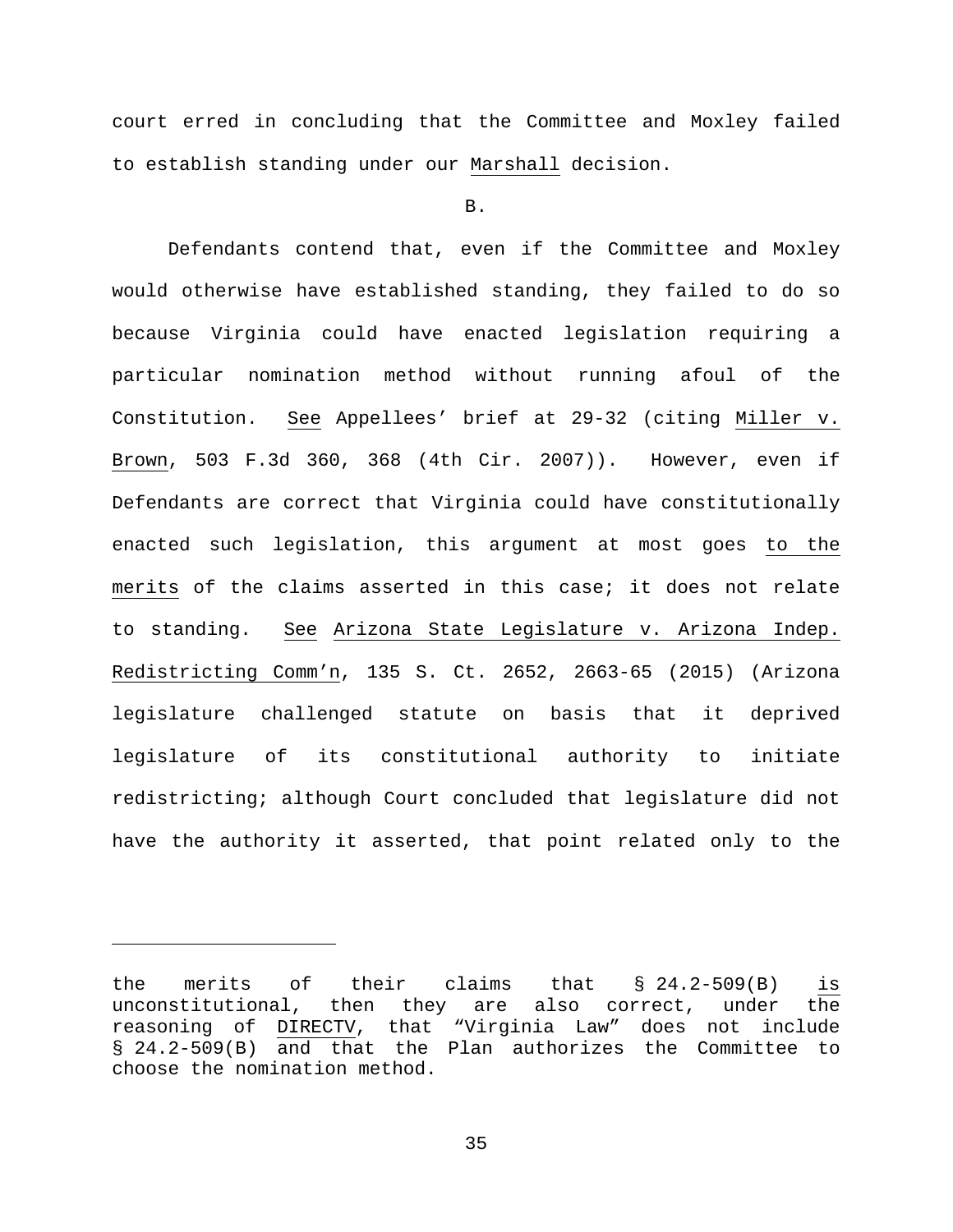merits of the legislature's claim, not to its standing to assert the claim).

The Committee alleged injuries from operation of the Act in that it prevents it from selecting the nomination method for the General Assembly position at issue here. Moxley alleged injuries from the Act in that it was allowing his opponent to choose the nominating mechanism that he believed would best ensure his reelection. Both sought to have the Act declared void so that the Committee's designation of a convention would be upheld and their injuries could be avoided. These allegations were sufficient to establish that the dispute would "be resolved . . . in a concrete factual context conducive to a realistic appreciation of the consequences of judicial action," as the standing doctrine requires. Valley Forge Christian College v. Americans United for Separation of Church & State, Inc., 454 U.S. 464, 472 (1982). I therefore believe the district court erred in dismissing this case for lack of standing.<sup>[8](#page-35-0)</sup>

<span id="page-35-0"></span> <sup>8</sup> The fact that Senator Hanger defeated Moxley in the primary long ago does not moot this appeal because the issues presented fit into the "capable of repetition, yet evading review" exception to the mootness doctrine. See FEC v. Wisc. Right to Life, Inc., 551 U.S. 449, 462 (2007). Although this exception applies only if the issue is capable of repetition in regard to the same plaintiff, see Stop Reckless Econ. Instability Caused by Democrats v. FEC, 814 F.3d 221, 229-32 (4th Cir. 2016), there is a reasonable expectation that each of (Continued)